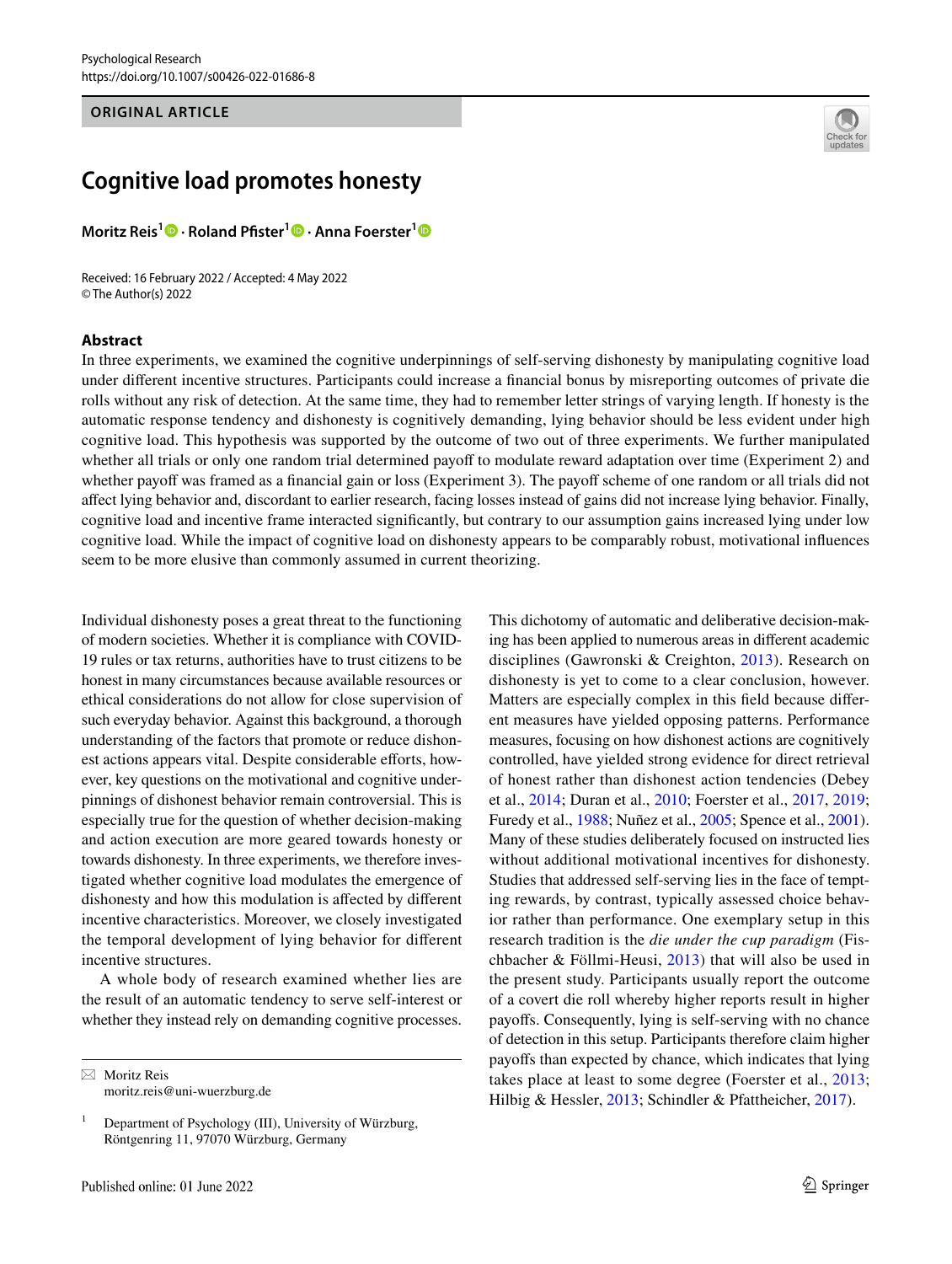Even though such measures cannot be directly informative for the question of which decision and action tendencies emerge during dishonesty (Pfster, [2022\)](#page-17-5), it is still notable that studies on incentivized, unsolicited lying often found a consistent trend towards dishonesty (Fischbacher & Föllmi-Heusi, [2013;](#page-16-5) Gneezy et al., [2018](#page-17-6); Mazar et al., [2008](#page-17-7)). Some researchers have, therefore, interpreted such fndings as evidence for dishonesty as the automatic response provided there is an incentive to lie (see, e.g., Bereby-Meyer & Shalvi, [2015;](#page-16-7) Köbis et al., [2019\)](#page-17-8). Evaluating this claim requires elaborate experimental designs that overcome the inherently limited temporal resolution of choice behavior as a main measure, however (Lohse et al., [2018\)](#page-17-9). One possibility to overcome this limitation is to assess the impact of time pressure on the frequency of dishonest responding, with evidence pointing towards more honesty under time pressure (Capraro, [2017](#page-16-8); Capraro et al., [2019](#page-16-9); see also Foerster et al., [2013](#page-16-6); Van der Cruyssen et al., [2020](#page-17-10)).

The present experiments aimed at providing converging evidence using cognitive load to probe for diferences in automaticity between honest and dishonest responding. Assuming that lying behavior is based on cognitively demanding processes, we propose that limiting available cognitive resources by a second task should directly afect dishonesty (Sporer, [2016](#page-17-11)). This proposal has been explored thoroughly in the feld of lie detection (Vrij et al., [2017](#page-18-0); Walczyk et al., [2013\)](#page-18-1), and we aimed to study whether corresponding fndings would also translate to the outcome of motivated decisions in the face of a tempting option. Indeed, there is broad evidence from diferent research felds that high cognitive load favors impulsive and automatic behavior over controlled actions (for an overview on the efect of cognitive load on decision-making, see Deck & Jahedi, [2015](#page-16-10)). For instance, high cognitive load led to less strategical behavior in economical decision-making games (e.g., Dufy & Smith, [2014\)](#page-16-11) and increased use of recently activated stereotypes (e.g., Gilbert & Hixon, [1991](#page-17-12)). In the feld of dishonesty research, a frst between-subject study suggests that high cognitive load decreases self-serving dishonesty signifcantly (Van't Veer et al., [2014\)](#page-17-13). Participants reported the outcomes of three consecutive die rolls, whereby only the first outcome determined payoff. The authors varied cognitive load in a between-subjects design by presenting letter strings of diferent lengths (two or seven letters) that participants had to remember while completing the *die under the cup task*. Signifcantly higher and, therefore, more dishonest outcomes were reported in the low cognitive load than in the high cognitive load condition.

The current study builds on these results and aims at an integrated investigation of both, the cognitive architecture and motivational preconditions of dishonesty in three experiments. Even though these research questions have been targeted by earlier studies, the state of research is not consistent (e.g., Köbis et al., [2019\)](#page-17-8) and several basic fndings could not be replicated (e.g., Kristal et al., [2020;](#page-17-14) Van der Cruyssen et al., [2020](#page-17-10); Verschuere et al., [2018](#page-17-15)). Accordingly, a larger database and refned empirical approaches are necessary to answer central questions about how lies come about. The present studies, therefore, not only aimed to test the replicability of earlier findings concerning the effect of cognitive load on dishonesty (Van't Veer et al., [2014](#page-17-13)), but especially, to investigate whether the proposed efect holds true when manipulating further situational aspects such as the incentive structure of the experimental setting. These investigations, therefore, allow to examine the generalizability and accordingly the real-world implications of experimental fndings from dishonesty research (e.g., for lie detection).

To maximize information gain, our experimental setup deviated in multiple characteristics from earlier studies. In Experiment 1, we employed a more fne-grained manipulation of cognitive load in the die under the cup task than previous research (Van't Veer et al., [2014\)](#page-17-13). We further investigated diferent operationalizations of incentive structures to probe for eventual generalizability in Experiment 2 (reward based on one random outcome vs. all reported outcomes) and in Experiment 3 (gaining reward vs. preventing loss). Finally, in contrast to most earlier research, we did not use a between-subject, single shot design, but applied a withinsubject design that did not only come with the advantage of higher statistical power but also allowed us to investigate the development of lying over time.

# **Study 1**

Experiment 1 investigated the extent of self-serving dishonesty under three diferent levels of cognitive load. We manipulated cognitive load via the length of letter strings and measured it via memory performance by asking participants to reproduce one randomly chosen letter. Following the fndings of prior research in this feld (e.g., Capraro, [2017](#page-16-8); Foerster et al., [2013](#page-16-6); Van't Veer et al., [2014\)](#page-17-13), we argue that if dishonesty requires cognitive capacity, it should decrease with increasing cognitive load. If our results support this assumption, we further hypothesized that lying should only be observable if cognitive capacity for these processes is available. That is, dishonesty should only emerge if memory performance is still better than chance.

#### **Method**

### **Participants and design**

This study was preregistered [\(https://osf.io/b4v2e\)](https://osf.io/b4v2e). Due to a lack of comparable prior studies, we decided upon a sample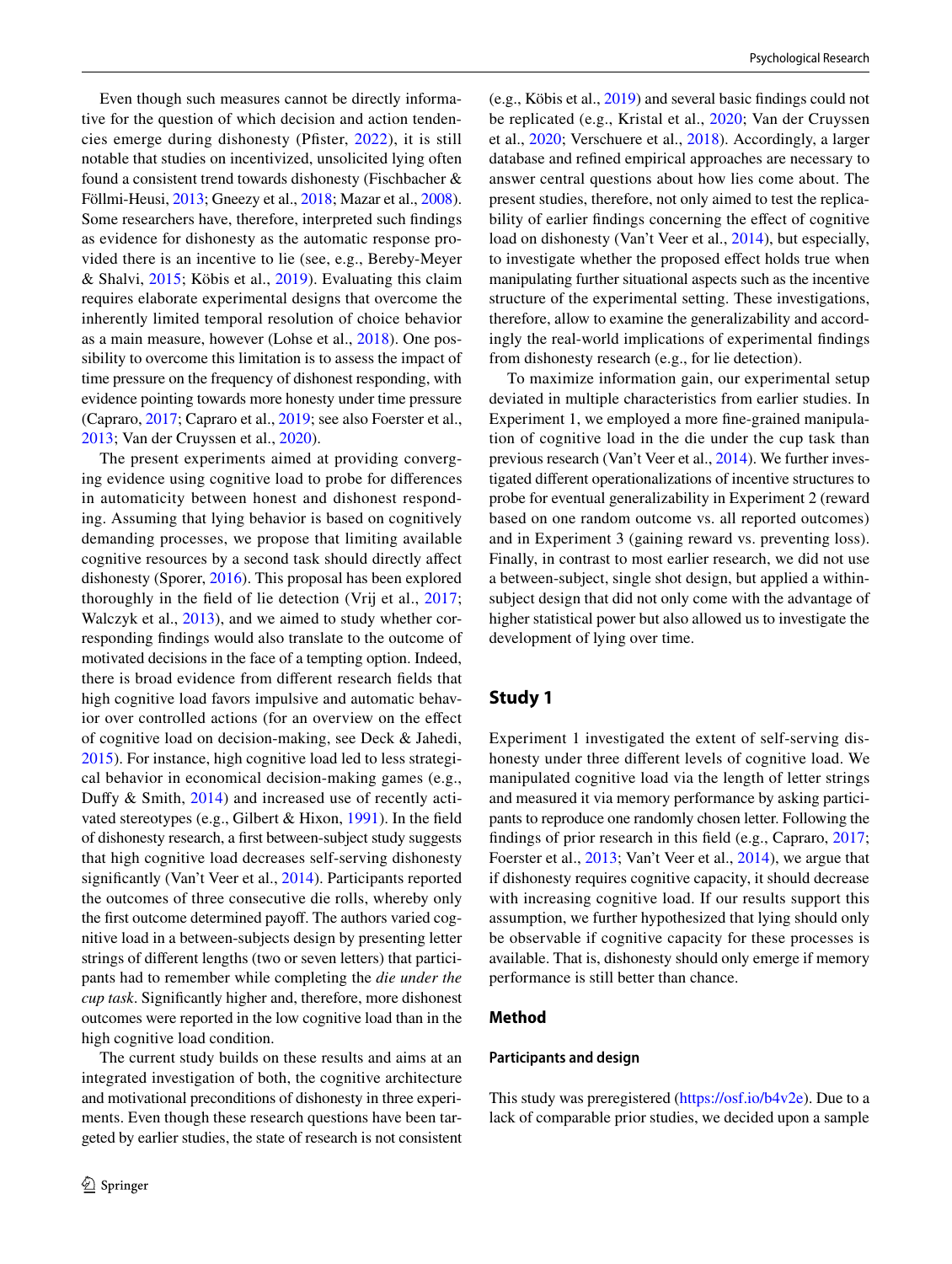size of 40 participants<sup>[1](#page-2-0)</sup> (31 females; 37 right handers; age:  $M = 29$  years,  $SD = 10$  years) who earned four euros for their participation plus a bonus of two euros (see below). We employed a within-subjects design so that each participant went through a random sequence of three letter string lengths.

#### **Procedure and materials**

Participants used the letter keys *D*, *F* and *G* as well as the number keys from *1* to *6* of a typical German QWERTZ keyboard to report memorized letters and outcomes of die rolls, respectively. For the die task, regular plastic cups lined with sponge rubber were used to attenuate sounds as we collected data of multiple participants in parallel. Inside each cup, there was a regular six-sided die and the cup was covered with transparent plastic foil to keep the die within the cup at all times. Letter strings of the secondary task consisted of either two, fve, or eight lowercase letters. Letters instead of numbers were used to avoid interference with the numbers of the die. Every letter, independent of the length of the letter string, could be either *d*, *f*, or *g*, selected at random.

Between two and four participants performed the experiment at the same time at separated workstations in a laboratory. The experimenter also sat behind a partitioner in the same room. In the informed consent, the experiment was described as a memory experiment which allegedly examines the infuence of a motoric action (shaking the cup with the die inside) on memory performance. We debriefed participants fully at the end of the study. After signing the informed consent, participants entered their age, gender and handedness on the computer. Each participant started the experiment individually on the computer, introduced by further instructions about the task.

Participants learned that they could earn additional payment depending on their performance in the task. We told participants that the bonus of one trial would be as high as the reported die roll outcome in eurocents and that they would receive the total sum of all trials at the end of the experiment together with the general payment for their participation. Therefore, participants had an incentive to lie by reporting higher numbers. In order to receive the monetary bonus for an individual reported die roll outcome, however, they also had to remember the correct letter of that trial. As such, we motivated participants to perform the memory task properly for a successful cognitive load manipulation.

Each trial began with the presentation of a fxation cross for 1500 milliseconds (ms) followed by the presentation of a letter string for 3000 ms. The letter string automatically disappeared and the participant was asked to shake the cup and report the outcome of the die roll by pressing the corresponding number on the keyboard. There was no time limit for doing so but the required time was measured for secondary analyses. After providing their die roll outcome, participants were asked to report one specifc letter of the string, e.g., the second letter, by pressing the corresponding letter key on the keyboard and there was also no time limit for this task. Again, the required time was recorded, and participants received direct feedback if their answer was correct with their current bonus score.

Each participant conducted nine practice trials followed by ninety experimental trials with a randomized order of letter string lengths. A self-paced break was suggested by the computer program after half of the experimental trials. At the end, each participant had to answer two open-ended questions regarding the perceived subject of the study and whether they made unusual observations. Moreover, they were informed that each participant actually received the same fnal bonus of two euros to not promote lying behavior.

#### **Results**

#### **Data treatment and analyses**

Raw data, the analysis syntax and programming fles are available on the Open Science Framework (OSF repository: [https://osf.io/bp8vt/\)](https://osf.io/bp8vt/). We did not analyze practice trials. For all dependent variables, we calculated a repeated-measures analysis of variance (rmANOVA) with the factor string length (two, fve or eight letters). Greenhouse–Geisser corrections were applied if Mauchly's test indicated a violation of the sphericity assumption.

To check whether remembering more letters was indeed more cognitively demanding, we analyzed memory performance as quantifed by the number of correctly remembered letters divided by the number of all presented letter strings. As an additional, exploratory manipulation check, we analyzed the time for shaking the die and reporting the outcome (i.e., die roll and report time) as well as the time for recollecting the letter string (i.e., recollection time). In both analyses, we used medians instead of means due to an expected high variance in the sample as there was no response deadline.

We investigated our main hypothesis that cognitive load would decrease dishonesty by analyzing the average reported outcome of die rolls across string lengths to be retained in memory. We further tested the assumption that dishonesty should only be observable if enough cognitive resources are available by means of two-tailed one-sample *t*-tests for each

<span id="page-2-0"></span><sup>&</sup>lt;sup>1</sup> The post-questionnaire showed that one participant correctly guessed our hypotheses but as we did not preregister data exclusions, the following calculations are based on the whole sample. Excluding the corresponding dataset did not change any statistical decision.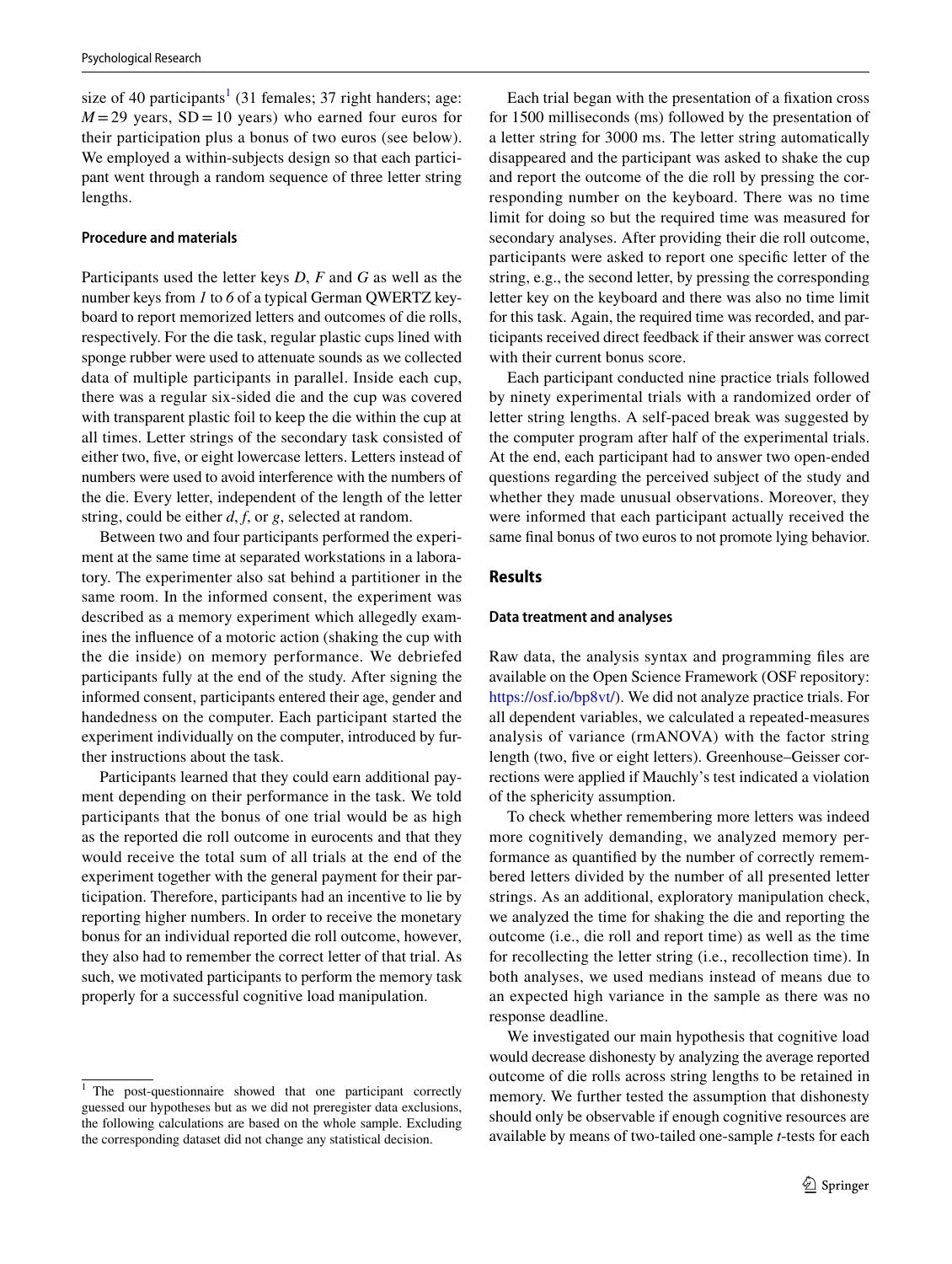letter string length, by which we compared memory performance to the probability of randomly guessing the correct letter (0.33) and average reported outcomes to the expected value (3.5). We planned to conduct these analyses only in case the respective rmANOVAs returned signifcant main effects.

To exploratively investigate the temporal development of dishonesty, we compared reported outcomes as well as memory performance between both halves of the experiment. Therefore, we computed rmANOVAs for reported outcomes and memory performance, using string length and experimental half (frst or second) as within-subject factors. Signifcant two-way interactions were followed up by twotailed paired-samples *t*-tests.

#### **Manipulation check**

Memory performance signifcantly decreased with increasing number of letters (two letters:  $M = 0.95$ , SD = 0.05; five letters:  $M = 0.88$ , SD = 0.10; eight letters:  $M = 0.65$ , SD = 0.13),  $F(1.71, 66.66) = 147.31, p < 0.001, \eta_p^2 = 0.79$ . Memory performance exceeded chance level for each letter string condition (two letters:  $t(39) = 84.09$ ,  $p < 0.001$ , *d<sub>z</sub>* = 13.30; five letters: *t*(39) = 35.61, *p* < 0.001, *d<sub>z</sub>* = 5.63; eight letters:  $t(39) = 15.83$  $t(39) = 15.83$  $t(39) = 15.83$ ,  $p < 0.001$ ,  $d<sub>z</sub> = 2.50$ ). Table 1 in the Appendix shows mean medians and standard deviations for recollection time and die roll and report time. Both temporal measures decreased signifcantly with increasing number of letters (recollection time:  $F(1.64, 64.13) = 72.64$ ,  $p < 0.001$ ,  $\eta_p^2 = 0.65$ ; die roll and report time: *F*(1.47,  $57.47$ ) = 54.70,  $p < 0.001$ ,  $\eta_p^2$  = 0.58).

#### **Lying behavior**

Reported outcomes signifcantly decreased when the number of letters increased (see Fig. [1\)](#page-3-0), *F*(1.74, 67.67)=4.18,  $p = 0.024$ ,  $\eta_p^2 = 0.10$ , and significantly higher outcomes than 3.5 were reported for each letter string length (two letters:  $t(39) = 4.11$ ,  $p < 0.001$ ,  $d<sub>z</sub> = 0.65$ ; five letters:  $t(39) = 3.42$ ,  $p=0.002$ ,  $d<sub>z</sub>=0.54$ ; eight letters:  $t(39)=2.26$ ,  $p=0.029$ ,  $d_z = 0.36$ .

#### **Exploratory temporal development**

Memory performance signifcantly improved in the second half of the experiment as compared to the first half (first half: *M*=0.80, SD=0.13, second half: *M*=0.85, SD=0.10), *F*(1, 39) = 14.12,  $p = 0.001$ ,  $\eta_p^2 = 0.27$ . The main effect of string length paralleled the fndings of the manipulation checks, *F*(1.71, 66.66) = 147.31, *p* < 0.001,  $\eta_p^2$  = 0.79, and no significant interaction effect emerged,  $\vec{F}(1.69, 65.90) = 1.90$ ,  $p = 0.164$ ,  $\eta_p^2 = 0.05$ .



<span id="page-3-0"></span>**Fig. 1** Mean reported outcome for each letter string condition in Experiment 1. The bold horizontal line depicts the chance value of 3.5. Error bars represent the 95% confdence intervals of the individual means  $(Cl_M)$ 

Mean reported outcomes showed a non-signifcant trend towards a decrease from the frst to the second half of the experiment (first half:  $M = 3.82$ , SD = 0.56; second half:  $M = 3.70$ , SD = 0.59),  $F(1, 39) = 4.02$ ,  $p = 0.052$ ,  $\eta_p^2 = 0.09$ . The main effect of string length paralleled the main findings, *F*(1.74, 67.67) = 4.18,  $p = 0.024$ ,  $\eta_p^2 = 0.10$ , whereas the interaction did not approach significance,  $F(2, 78) = 1.05$ ,  $p = 0.355$ ,  $\eta_p^2 = 0.03$ .

### **Discussion**

Higher cognitive load indeed decreased dishonesty signifcantly, corroborating recent fndings (Van't Veer et al., [2014\)](#page-17-13). This efect emerged even though participants reported many die rolls, illustrating the pervasively increased need for cognitive resources when lying (Debey et al., [2014;](#page-16-0) Foerster et al., [2019](#page-16-3)). Moreover, we observed dishonesty for all letter string lengths, for each of which memory performance exceeded chance level. In principle, these results support our assumption that dishonesty only occurs if sufficient cognitive capacity is available. However, this outcome does not necessarily imply that dishonesty vanishes if cognitive capacity is maximally taxed. Consequently, in Experiment 2, we further increased cognitive load to answer this question.

An alternative explanation for the positive main efect of cognitive load on lying might be a strategic approach of participants. In the current experimental setup, participants could only earn money for a reported outcome if they remembered the letter string of the same trial correctly. Therefore, the probability of indeed receiving the payof for the reported outcome was higher in the low load condition. Consequently, participants might have lied more when being confronted with shorter letter strings, as they could be quite sure that they would receive the money. To control for this potential confound, the total payment was based on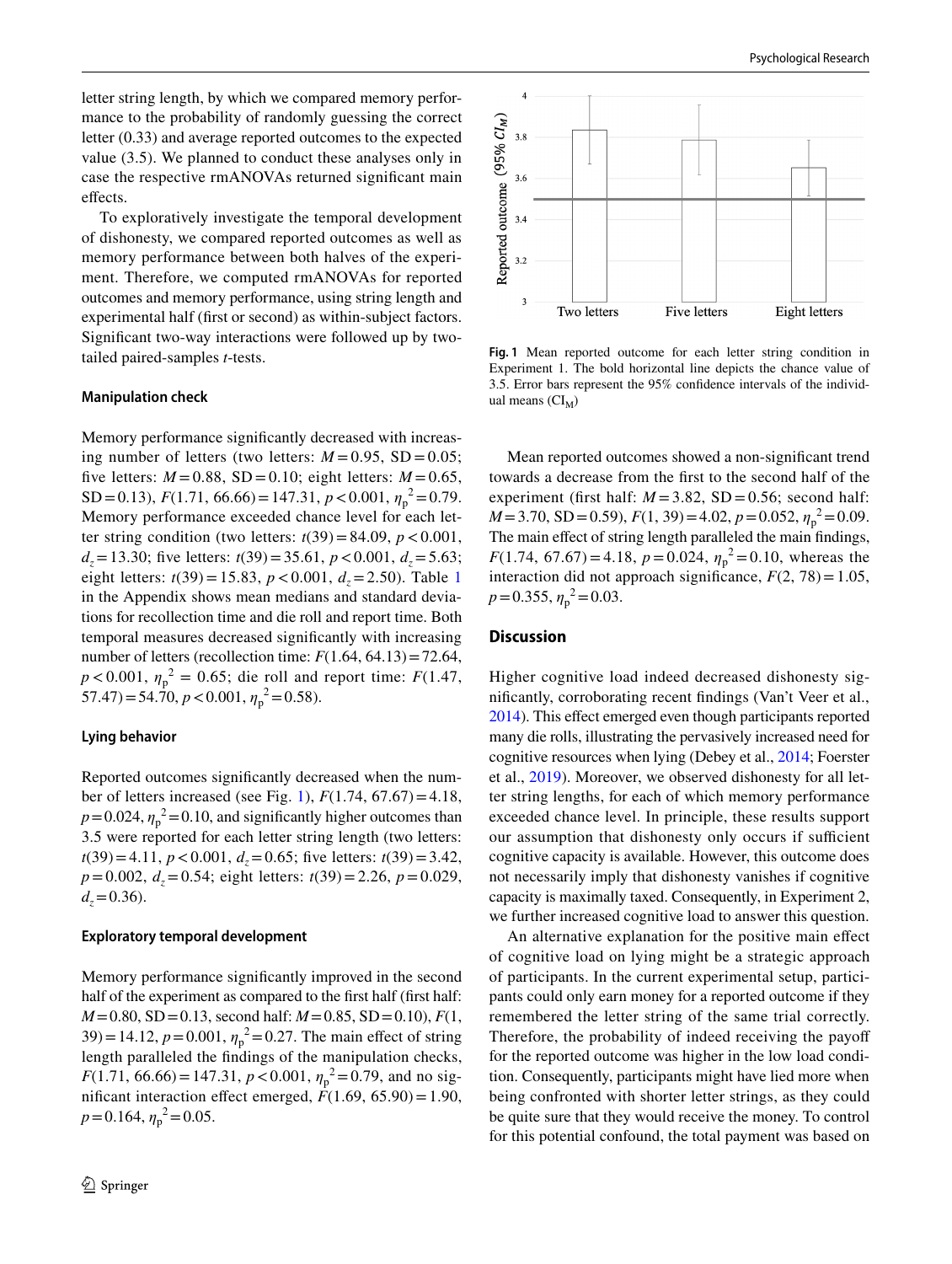the overall memory performance instead of each single trial in Experiment 2. Therefore, there was no strategic reason to lie more in one condition than in the others.

Our explorative analyses revealed a descriptive, nonsignifcant tendency for participants to lie less in the second than in the frst half of the study. For one, participants might have allocated more cognitive resources to the memory task, refected by an improvement of memory performance over the course of the experiment. However, practice should also improve memory performance, which should rather leave more cognitive resources available for lying. As such, we think that the descriptive trend in the temporal development of lying behavior more likely roots in adaptation to incentives for dishonesty and we investigated this matter more thoroughly in Experiment 2.

# **Study 2**

In Experiment 2, we expanded the cognitive load manipulation of the previous experiment and excluded a potential alternative explanation of the previous fndings by rendering payoff contingent on overall memory performance instead of the performance in each single trial.

In addition to these technical refnements, we built on the explorative analyses of the frst experiment by studying the impact of diferent incentive structures on the temporal development of dishonesty. This agenda resonates with previous work on the question of how initial minor acts of dishonesty can pave the way for large moral transgressions over time (e.g., Welsh et al., [2015](#page-18-2)). Focusing specifcally on dishonesty, there is evidence that the extent of self-serving lying increases over time which is explained as a habituation to the negative afective response induced by dishonest behavior (Garrett et al., [2016](#page-17-16)). These results stand in contrast to our exploratory fndings in Experiment 1, indicating a descriptive trend towards a decline of dishonesty over time. An explanation for those diverging results might lie in diferent incentive calculations. Financial reward in Garrett et al. [\(2016\)](#page-17-16) was only based on one random trial, whereas it was calculated from all correct trials in our frst experiment. Therefore, it is plausible that the outcome of our frst experiment was the result of an adaptation to the reward over time that counteracted a decline of negative affect. To test this assumption, we introduced both incentive structures in Experiment 2, aiming for diferent levels of adaptation to the incentive. We hypothesized that reported outcomes would decrease over time for the incentive structure in which all trials counted for the bonus but would stay stable if only one random trial determined fnancial payof.

### **Method**

#### **Participants and design**

The experiment was preregistered [\(https://osf.io/63hsy](https://osf.io/63hsy)). We conducted a power analysis for which we assumed an efect size of  $d_z = 0.40$  for the impact of cognitive load on lying, which is the average of the effect size in Experiment 1 and in prior research (Van't Veer et al., [2014](#page-17-13)). Therefore, we aimed at collecting data of 50 participants for a power of 0.80 in a within-subjects design ( $\alpha$  = 0.05, two-tailed testing; calculated with the power.t.test function in the statistics package R, version 4.0.3). As determined in advance, we excluded data of participants who showed insights into the experiment's rationale which was the case for three persons. Moreover, one participant refused consent to further data use after the debriefng. Therefore, our fnal sample consisted of 46 participants (31 females, 1 diverse; 3 left handers, 1 ambidextrous; age:  $M = 23$  years, SD = 8 years). We mostly recruited psychology students of the local university, earning course credit for their participation and an additional fnancial bonus of fve euros.

### **Procedure and materials**

The experiment was conducted online. This decision was not part of the preregistration but a consequence of rapidly increasing COVID-19 cases and therefore closed labs at the time of data collection (November to December 2020). In contrast to the frst experiment, the letter strings for the secondary task consisted of either 5, 8 or 11 lowercase letters. To provoke diferent levels of adaptation to reward, we varied the bonus calculation between both experimental halves. In one half, the payoff for each of both blocks was calculated as the average reported outcome in this block multiplied by the share of correctly remembered letters (i.e., "all trials paid"). In the other half, the additional payment for each block only depended on the reported outcome of one random trial, again multiplied by the share of correctly remembered letters (i.e., "one trial paid"). Therefore, both incentive structures allowed the participants to earn a payoff between zero and six euros, however, the fnal bonus was described as the average of all four blocks. The order of incentive structures was balanced over participants.

The experimental procedure was similar to the first experiment. We advised participants to prepare a regular six-sided die and a cup for the die task. After agreeing to the experimental terms, participants created an individual code for compensation. In addition to indicating age, gender as well as handedness, they answered two questions regarding the color of their die and cup. These questions should prevent participants from not using a die at all. Next, the instructions regarding the exact trial sequence and the two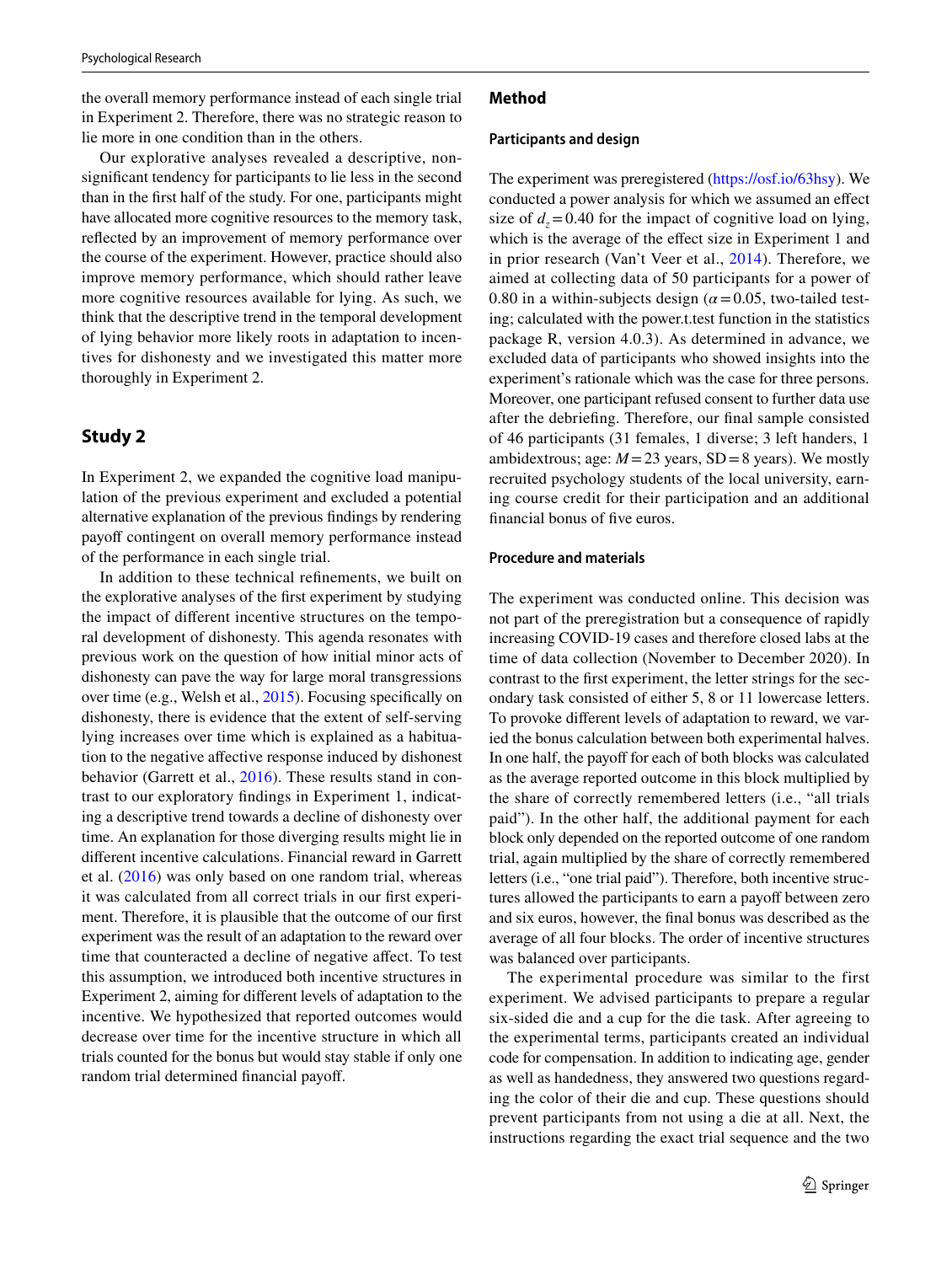diferent incentive structures as well as exemplary calculations for these incentive structures were presented. Afterwards, participants carried out six practice trials to get used to the setup.

The procedure of each trial was similar to Experiment 1. For both incentive structures, there were two consecutive blocks of 45 trials, 15 for each letter string condition in random order. After each block, there was a self-paced break and participants were informed about the bonus they had earned in the previous block. Moreover, before each block, the respective incentive structure for the following trials was explained. At the end of the experiment, the fnal bonus was presented. Participants answered two open-ended questions regarding the assumed purpose of the study and unusual observations. Finally, they were debriefed regarding the real study purpose and each participant received the same bonus payment.

## **Results**

### **Data treatment and analyses**

Raw data, the analysis syntax and programming fles are available in the OSF repository of this study [\(https://osf.io/](https://osf.io/bp8vt/) [bp8vt/](https://osf.io/bp8vt/)). We did not analyze practice trials. Due to a technical error, negative response times were collected for a few trials, and we excluded these trials from all secondary analyses of response times.

Statistical analyses were similar as in Experiment 1, except for the following changes. We employed rmANO-VAs with the factors incentive structure (all trials paid vs. one trial paid), block within incentive structure (frst vs. second) and letter string length (5 vs. 8 vs. 11 letters) for the same dependent measures as in Experiment 1. Any signifcant three-way interaction was further explored in separate two-way rmANOVAs for both incentive structures. If those analyses revealed a signifcant two-way interaction, we calculated additional two-tailed paired-samples *t*-tests comparing the dependent variable between both blocks for each string length.

To investigate the temporal development within blocks, we compared reported outcomes and memory performance between both halves of each block and incentive structure. Therefore, we computed a rmANOVA for reported outcomes and memory performance, using incentive structure, block within incentive structure and block half within incentive structure (first vs. second) as factors.<sup>[2](#page-5-0)</sup>

#### **Manipulation check**

Memory performance signifcantly decreased with longer letter strings (five letters:  $M = 0.86$ , SD = 0.13; eight letters:  $M = 0.65$ , SD = 0.13; eleven letters:  $M = 0.54$ , SD = 0.13), *F*(1.75, 78.83) = 189.16,  $p < 0.001$ ,  $\eta_p^2 = 0.81$ , and was signifcantly higher than guessing rate in all letter string conditions (five letters:  $t(45) = 26.84$ ,  $p < 0.001$ ,  $d<sub>z</sub> = 3.96$ ; eight letters:  $t(45) = 15.96$ ,  $p < 0.001$ ,  $d<sub>z</sub> = 2.35$ ; eleven letters:  $t(45) = 11.42$ ,  $p < 0.001$ ,  $d<sub>z</sub> = 1.68$ ). Neither the main effect of incentive structure (all trials paid:  $M = 0.69$ , SD = 0.11; one trial paid:  $M = 0.68$ , SD = 0.13),  $F(1, 45) = 1.84$ ,  $p = 0.182$ ,  $\eta_p^2 = 0.04$ , nor the main effect of block within incentive structure (block 1:  $M = 0.68$ , SD = 0.11; block 2:  $M = 0.69$ , SD = 0.13),  $F < 1$ , nor any interactions were significant,  $Fs < 1$ .

Tables [2](#page-13-0) and [3](#page-13-1) in the Appendix show means and standard deviations of each experimental cell regarding recollection time as well as die roll and report time. For longer letter strings, we found a signifcant increase of recollection time,  $F(1.29, 58.07) = 6.82$ ,  $p = 0.007$ ,  $\eta_p^2 = 0.13$ , as well as of die roll and report time,  $F(1.30, 58.31) = 46.00$ ,  $p < 0.001$ ,  $\eta_p^2 = 0.51$ . Moreover, both measures significantly decreased from the frst to the second block within both incentive structures (recollection time:  $F(1, 45) = 4.53$ , *p* = 0.039,  $\eta_p^2$  = 0.09; die roll and report time: *F*(1,  $(45) = 36.58, p < 0.001, \eta_p^2 = 0.45$  but did not differ significantly between incentive structures (recollection time: *F*(1,  $(45) = 2.25$ ,  $p = 0.141$ ,  $\eta_p^2 = 0.05$ ; die roll and report time:  $F$ <1). The two-way interactions were not significant in either measure,  $Fs \le 2.29$ ,  $ps \ge 0.137$ ,  $\eta_p^2 \le 0.05$ . The threeway interaction of all factors did not reach signifcance for die roll and report time,  $F < 1$ , but for recollection time,  $F(2)$ ,  $(90) = 3.35, p = 0.039, \eta_p^2 = 0.07$ . For the all trials paid condition, the main effect of string length was significant,  $F(1.50)$ , 67.31)=4.39,  $p = 0.025$ ,  $\eta_p^2 = 0.09$ , but not the main effect of block or the interaction of letter string condition and block, *F*s<1. Regarding the one trial paid condition, we found two signifcant main efects (letter string length: *F*(1.42, 63.95)=6.51,  $p = 0.007$ ,  $\eta_p^2 = 0.13$ ; block:  $F(1, 45) = 6.26$ ,  $p = 0.016$ ,  $\eta_p^2 = 0.12$ ) as well as a significant interaction of both factors,  $F(2, 90) = 4.20$ ,  $p = 0.018$ ,  $\eta_p^2 = 0.09$ . We only observed a signifcant diference between the frst and second block for the eight letters condition,  $t(45) = 3.22$ ,  $p=0.002$ ,  $d_z=0.47$ , but not for five,  $|t| < 1$ , or eleven letters,  $t(45)=1.33, p=0.189, d_z=0.20.$ 

#### **Lying behavior**

Figure [2](#page-6-0) shows the main results of Experiment 2, whereas Fig. [4](#page-13-2) in the Appendix depicts reported outcomes for the full design in detail. Reported outcomes significantly declined if the number of letters increased (see Fig. [2A](#page-6-0)),

<span id="page-5-0"></span><sup>2</sup> Due to an uneven number of trials per block we compared trials 1–22 against trials 24–45 in each block.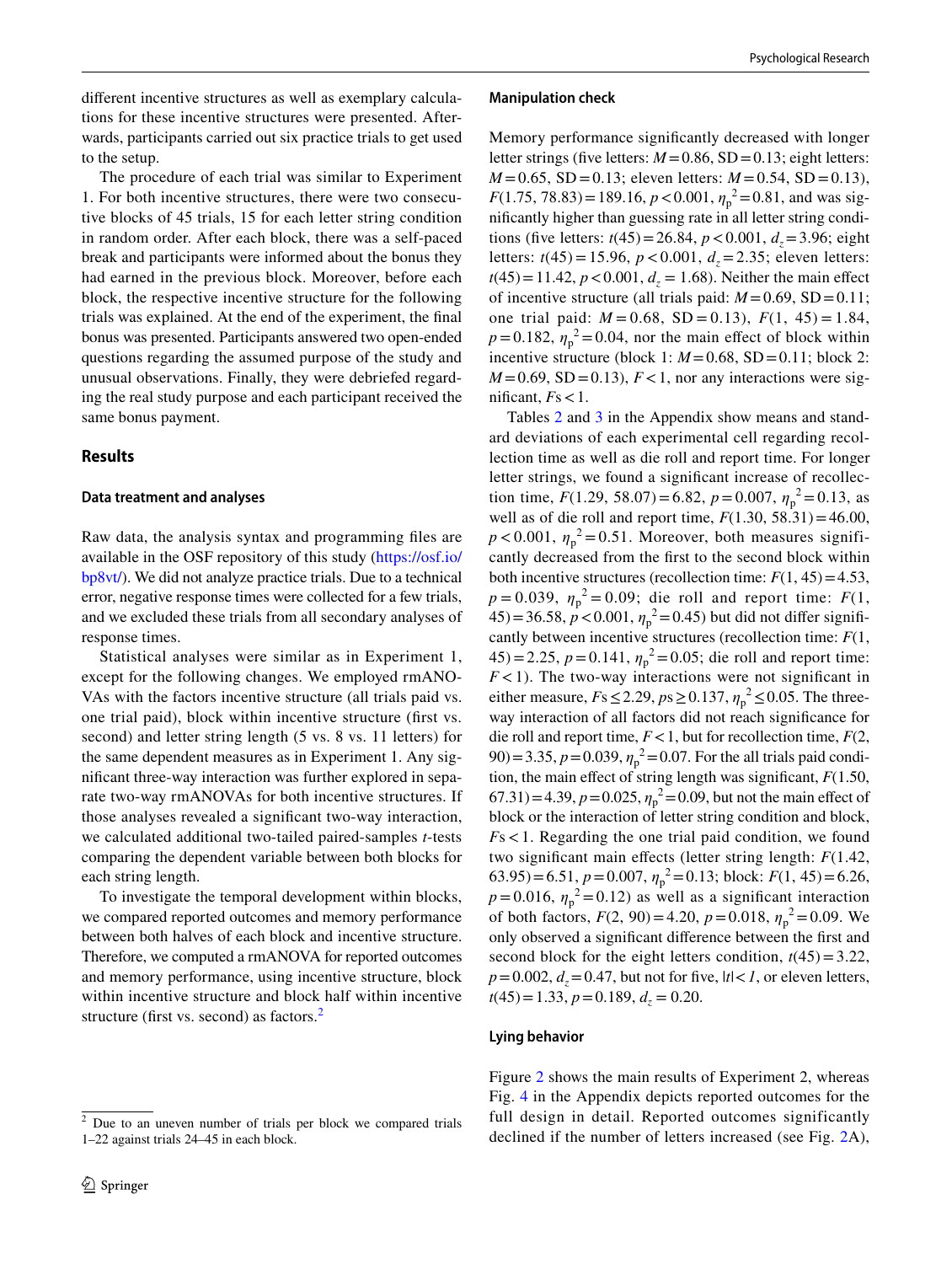



<span id="page-6-0"></span>**Fig. 2 A** Mean reported outcome for each string length in Experiment 2. The bold horizontal line depicts the chance value of 3.5. Error bars represent confidence intervals of the individual means  $(Cl_M)$ . **B** Mean reported outcome for each combination of incentive structure and block in Experiment 2. The bold horizontal line depicts the chance

value of 3.5 and the bold numbers indicate the block within incentive structure. Error bars represent the confdence intervals for paired differences, calculated separately for each incentive structure  $\text{CI}_{\text{PD}}$ ; Pfister & Janczyk, [2013](#page-17-19))

*F*(1.67, 75.19) = 3.87, *p* = 0.032,  $\eta_p^2$  = 0.08, and only signifcantly exceeded the expected value for the fve letters condition (five letters:  $t(45) = 2.06$ ,  $p = 0.045$ ,  $d<sub>z</sub> = 0.30$ ; eight letters:  $t(45) = 1.99$ ,  $p = 0.052$ ,  $d<sub>z</sub> = 0.29$ ; eleven letters:  $|t|$ <1). Neither the main effect of incentive structure,  $F(1, 1)$  $(45) = 3.99, p = 0.052, \eta_p^2 = 0.08$ , nor block,  $F(1, 45) = 2.23$ ,  $p = 0.142$ ,  $\eta_p^2 = 0.05$ , was significant. None of the interactions approached signifcance either, *F*s≤2.54, *p*s≥0.777,  $\eta_p^2 \le 0.01$ .

#### **Exploratory analyses**

Table [5](#page-13-3) in the Appendix shows reported outcomes and Table [6](#page-13-4) in the Appendix shows memory performance for both incentive structures, blocks within incentive structure and block halves. For reported outcomes, neither the main effect of block half,  $F < 1$ , nor block,  $F(1, 45) = 2.19$ ,  $p = 0.146$ ,  $\eta_p^2 = 0.05$ , nor incentive,  $F(1, 45) = 4.04$ ,  $p = 0.051$ ,  $\eta_p^2 = 0.08$ , was significant. None of the interactions was signifcant, *F*s≤1. Also for memory performance, no main efect (block half and block: *Fs*<1; incentive: *F*(1,  $(45) = 1.98, p = 0.167, \eta_p^2 = 0.04$  and no interaction was significant, *F*s ≤ 1.95, *p*s ≥ 0.169,  $\eta_p^2$  ≤ 0.04.

## **Discussion**

In our second experiment, high cognitive load again signifcantly reduced dishonesty, even though there was no strategic advantage in lying less in the high cognitive load condition. Moreover, for all cognitive load conditions memory performance was signifcantly higher than guessing rate, whereas we only observed a result pattern in line with dishonesty in the low cognitive load condition. This result

indicates that lying may sometimes vanish completely even before a second task fully draws on all available cognitive resources. Moreover, it appears possible that participants' cognitive resources were indeed completely engaged by the memory task, but that they still remembered letters better than chance by just focusing on a part of the letter string as we only asked for one letter and not the whole string. Furthermore, the baseline extent of dishonesty might difer within and between subjects due to several other factors like personality traits (Pfattheicher et al., [2019](#page-17-17)) or norm perception (Mitra & Shahriar, [2020](#page-17-18)). Due to these issues, we conclude that focusing on a specifc value of cognitive load above which lying is no longer recognizable is probably not the most promising research approach. Instead, the general efect of cognitive load on dishonesty should be in focus. Consequently, Experiment 3 did not further analyze this issue and only used the shortest and the longest letter strings to maximize the impact of the cognitive load manipulation.

Furthermore, we introduced two incentive structures in which the financial payoff was either based on all trials or only one random trial. We proposed that the frst mentioned incentive structure should facilitate reward adaptation and therefore a decline of dishonesty over time relative to the one trial paid condition should be likely. In contrast to this assumption, dishonesty only descriptively increased from the frst to the second block within both incentive conditions. Based on evidence of less commitment to the experimental task in online studies of lying behavior (Dickinson & McEvoy, [2021](#page-16-12)), it is possible that participants simply did not carefully read instructions which is why this manipulation might not have worked as intended. However, this concern seems unlikely against the interactive impact of incentives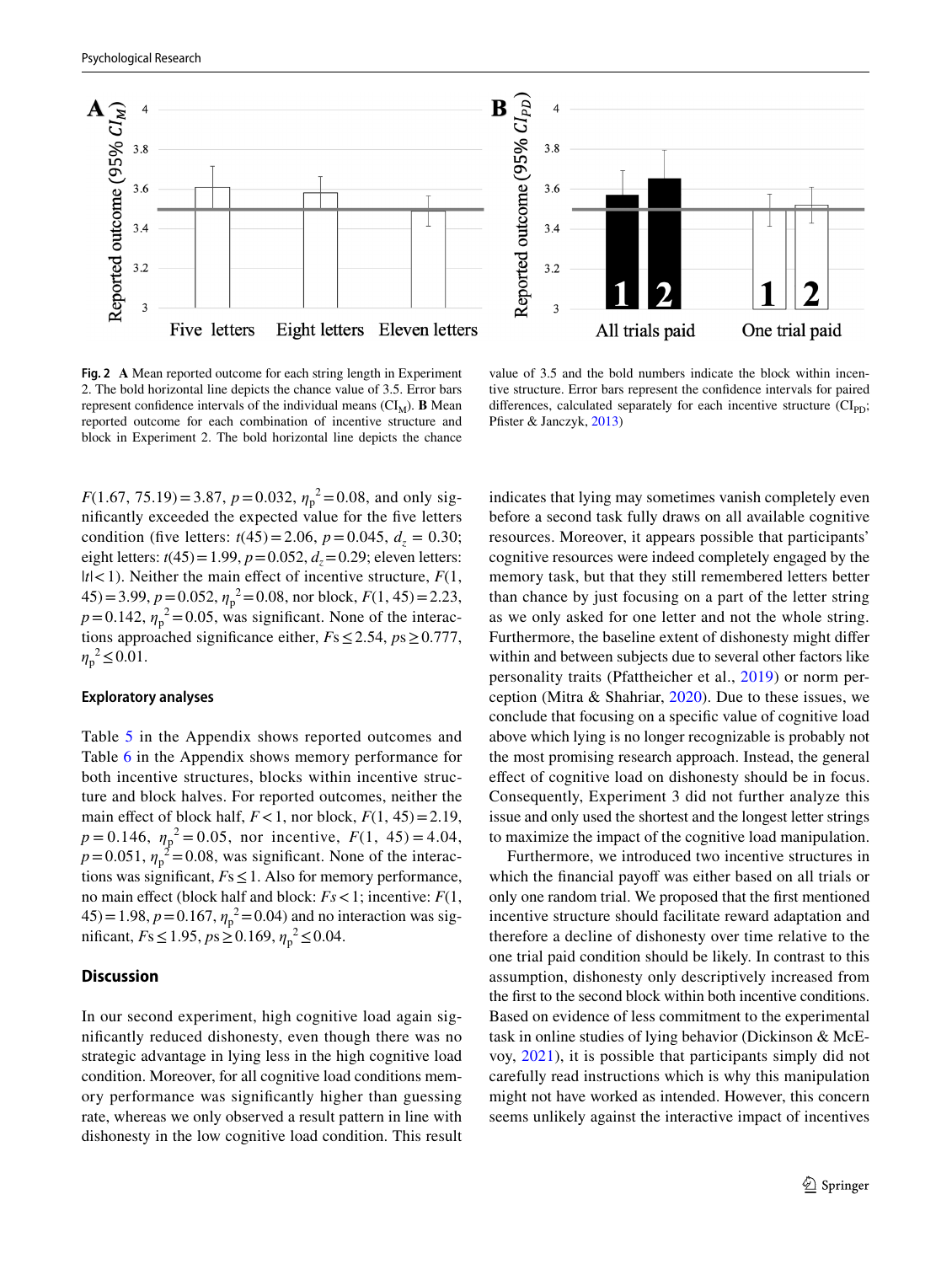For one, we did not replicate a decline of lies over time in the all trials paid condition as we had observed in Experiment 1. Comparing both setups, it has to be noted that we did not present the current score after each trial in Experiment 2 as in Experiment 1, to introduce comparable procedures for both incentive structures here. This monetary reminder, however, may have reinforced the adaptation to rewards signifcantly in the frst experiment. Second, we did not observe an increase in lying over time in the one trial paid condition (Garrett et al., [2016\)](#page-17-16). Due to several diferences between the setup of Garrett et al. ([2016](#page-17-16)) and the present experiment (i.e., operationalization of dishonesty, number of trials, two different incentive structures and an additional cognitive load manipulation) it is hard to derive convincing explanations for these inconsistent results. Further exploratory analyses showed that dishonesty within each block declined descriptively for all combinations of block and incentive structure except of a tiny descriptive increase in the frst block of the one trial paid condition. Even though this was only a descriptive, non-signifcant trend, this fnding is remarkable as the development between blocks points in the opposite direction. As we did not present the current score after each trial, but only at the end of each block, it is possible that this monetary reminder boosted dishonesty in the short term at the beginning of each block, whereas the motivation to lie declined within each block. This assumption is supported by an increase of unethical behavior due to monetary primes elsewhere (Kouchaki et al., [2013](#page-17-20)). Experiment 3 will further investigate this issue in an exploratory manner but will only present the current bonus at the end of each incentive structure instead of each block.

# **Study 3**

Experiment 3 further investigated the infuence of cognitive load and varying incentive structures on dishonesty by introducing a condition in which participants could lie to limit a loss instead of maximizing a gain. The concept of loss aversion, which is an integral part of *prospect theory* (Kahneman & Tversky, [1979](#page-17-21)), proposes that "losses loom larger than gains" (Kahneman & Tversky, [1979,](#page-17-21) p. 279). This phrase describes the observation that losses are valued as more negative than the equal amount of proft is perceived as positive. Importantly, this efect also arises by only framing a decision in a way that emphasizes either possible losses or gains (Tversky & Kahneman, [1981](#page-17-22); for a comprehensive replication see Druckman, [2001\)](#page-16-13). Due to the substantial infuence of framing on decision-making, it stands to reason that this efect also needs to be investigated thoroughly in the feld of unethical behavior. Human agents regularly face

situations in which the motivation for a lie might be to prevent losses instead of receiving gains (e.g., tax fraud or false statements about age for reduced entrance fees). Accordingly, investigating the efect of cognitive load on dishonesty in such situations bears important practical implications and can provide critical information about the generalizability of the fndings from Experiment 1 and Experiment 2.

Research of loss aversion indicates that preventing losses is a stronger motivation for a specifc behavior than collecting gains (e.g., Gächter et al., [2010](#page-16-14)). Also in previous studies of dishonesty research, avoiding losses was a greater motivation to lie than the possibility to increase gains (Cameron et al., [2010](#page-16-15); Grolleau et al., [2016](#page-17-23)), specifcally in the *die under the cup paradigm* (Schindler & Pfattheicher, [2017](#page-17-4)). Based on these results, we expected participants to value potential losses as more negative than the same amount of potential gains as positive. Accordingly, we hypothesized that more dishonesty should occur to limit losses than to increase fnancial gains. Participants collected a fnancial bonus in the frst half of the experiment which they could lose in the second half. However, they had the possibility to restrict losses by lying. Due to a tendency to value objects more if you invested effort to create or obtain them (Norton et al., [2012](#page-17-24)), this manipulation should further increase loss aversion and consequently dishonesty.

Finally, the combination of cognitive load and loss aversion in one experiment offered the opportunity to investigate the interaction of both factors. Prior research showed that people are only more willing to engage in morally questionable behavior in order to prevent losses if they have to make a decision under time pressure (Kern & Chugh, [2009](#page-17-25)). Two other studies could not fnd a signifcant interaction of cognitive load and loss aversion (Bogliacino & Montealegre, [2020](#page-16-16); Guillemette et al., [2014\)](#page-17-26). Consequently, this research question has only been investigated insufficiently and the existing evidence is far from allowing coherent conclusions. However, based on fndings that for one, cognitive load increases risk aversion (e.g., Benjamin et al., [2013;](#page-16-17) for a review, see Deck & Jahedi, [2015\)](#page-16-10) and for another, loss aversion is seen as one of the key infuencing factors of risk aversion in theoretical models (e.g., Köbberling & Wakker, [2005](#page-17-27)), we expected more loss aversion under high cognitive load. Therefore, lying behavior should difer signifcantly more between the gain and the loss condition if less than more cognitive resources are available.

# **Method**

#### **Participants and design**

This experiment was preregistered [\(https://osf.io/r3c9g](https://osf.io/r3c9g)). Based on the results of Experiment 2, we expected an efect size of  $d_z = 0.35$  (five vs. eleven letters) in reported outcomes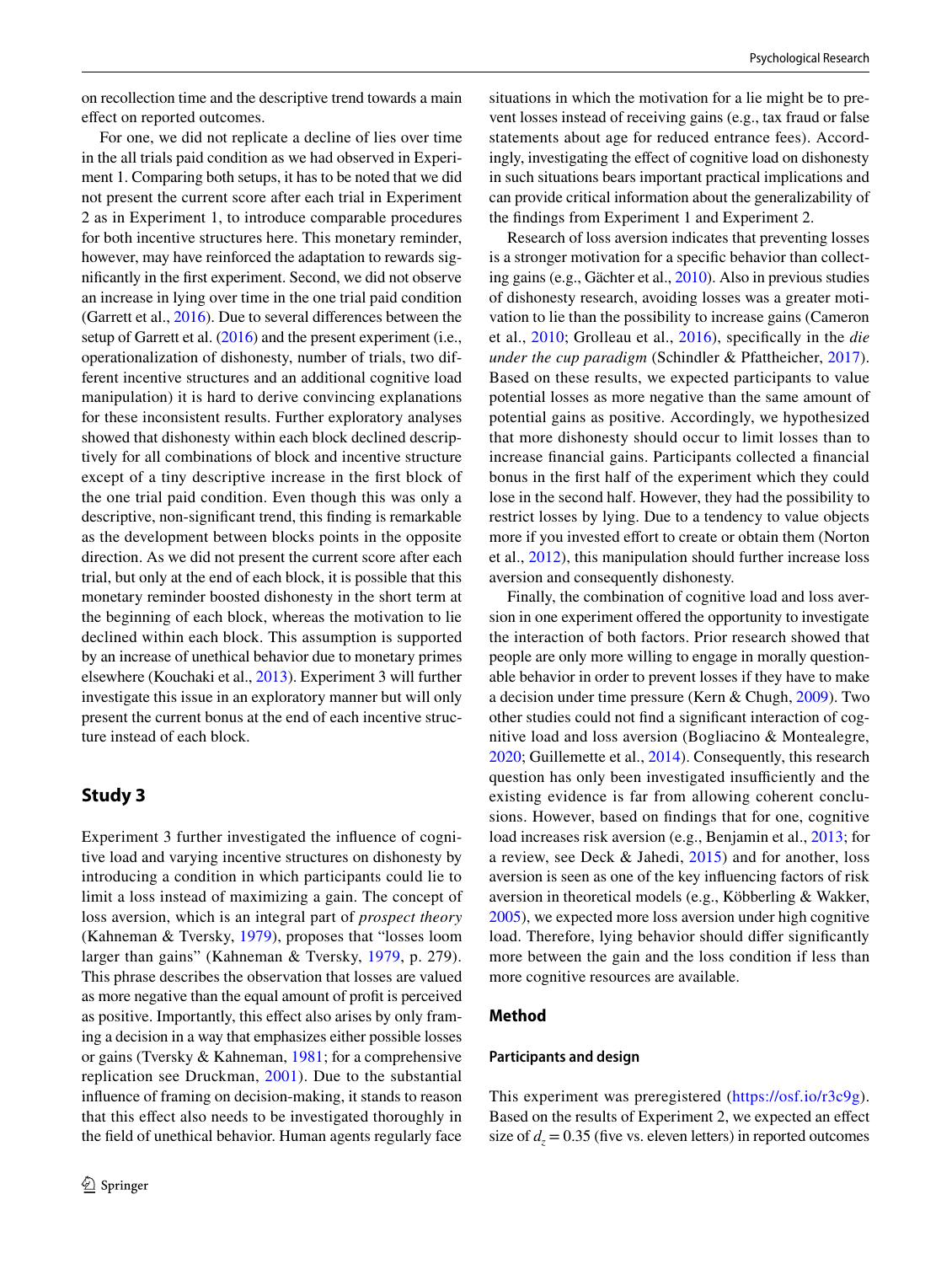for the cognitive load manipulation. Regarding the impact of the two incentive frames, previous studies found even larger efects (e.g., *d*=0.56 for Schindler & Pfattheicher, [2017\)](#page-17-4). A power analysis resulted in a sample size of 66 participants for a probability of  $\geq$  0.80 to detect a significant effect of the cognitive load as well as incentive manipulation in a within-subjects design  $(a=0.05,$  two-tailed testing; calculated with the power.t.test function in the statistic package R, version 4.0.3). No data exclusions were necessary, because no participant guessed our hypotheses or refused consent to data use after debriefng. The sample (48 females; 3 left handers, 1 ambidextrous; age:  $M=27$  years, SD = 9 years) was recruited from the local university's participant pool for online participation and every participant earned fve euros for participation plus an additional bonus of two euros.

#### **Procedure and materials**

Experiment 3 was also conducted online because of the ongoing pandemic. Again, participants were asked to prepare a regular six-sided die and a cup for the die task. In contrast to Experiment 2, the stimuli for manipulating cognitive load only consisted of fve or eleven letters but we now compared a gain and a loss framing. Participants were told that they could earn an additional bonus. For the frst half of the experiment, this bonus was allegedly calculated as the reported outcome in one random trial multiplied by the share of correctly remembered letters (i.e., "gain incentive"). In the second half, participants were informed that the bonus now equalled the reported outcome in one random trial multiplied by the share of incorrectly remembered letters and that the result of this calculation would be subtracted from their collected bonus in the frst half (i.e., "loss incentive"). Participants were informed that losses were capped at the level of the previous gain so that the fnal bonus could supposedly be in the range of zero and six euros. Again, we implemented exemplary calculations of both incentive structures before the respective experimental blocks. In addition, participants had to calculate two exemplary bonuses correctly to start the experiment and proceed after the frst half. There was no time limit for doing so and in case of a wrong response they could try again as often as they liked.

Each block now consisted of 30 randomized trials, again 15 for each of the two letter string conditions. In comparison to the second experiment, participants were only informed about the earned bonus at the end of each incentive structure instead of at the end of each block to not distort the temporal development of lying behavior within each incentive structure. Moreover, we did not show participants their real bonus after the frst half, but everyone was told that they earned 4.37€. We specifically selected a comparably high but still realistic value because the maximum loss for the second half

was restricted to this this value and a very low amount of potential loss might prevent dishonesty.

At the end of the experiment the fnal bonus was presented. Again, the displayed amount of two euros was identical for all participants. They further answered three openended questions. In addition to the questions regarding the purpose of the study and unusual observations, we asked for any strategy use. Finally, participants were debriefed about the real study subject as well as the faked bonus calculations.

#### **Results**

#### **Data treatment and analyses**

Raw data, the analysis syntax and programming fles are available in the OSF repository (<https://osf.io/c9726/>). We did not analyze practice trials. We analyzed the same dependent variables as in the former experiment in separate two-way rmANOVAs with the factors incentive structure (gain vs. loss) and letter string length (fve vs. eleven letters). Due to the two diferent incentive structures, dishonesty was indicated by an upward deviation of reported outcomes from the expected value (3.5) in the gain condition but a downward deviation from that value in the loss condition. To facilitate statistical analyses, we transformed the dependent variable so that positive values indicated lying for both conditions. Therefore, we subtracted the expected value from average reported outcomes of each participant in the gain condition and the mean reported outcomes from the expected value in the loss condition. Signifcant interactions of letter string length and incentive structure were further analyzed by two-tailed paired-samples *t*-tests. We further tested the transformed reported outcome against the expected value (0) for each design cell. Finally, we calculated an exploratory two-tailed *t*-test for each incentive structure comparing transformed reported outcomes of both letter string conditions.

In a secondary analysis, we examined the temporal development of lying behavior in a three-way rmANOVA on transformed reported outcomes using the experimental block within incentive structure (frst vs. second) as an additional within-subject factor next to letter string condition and incentive structure. Moreover, the same analysis was calculated for memory performance. We followed up on signifcant interactions as in the preceding experiments.

#### **Manipulation check**

Memory performance signifcantly decreased for longer letter strings (five letters:  $M = 0.86$ , SD = 0.13; eleven letters: *M* =0.58, SD =0.16), *F*(1, 65)=280.18, *p*<0.001,  $\eta_p^2$  = 0.81, and significantly improved in the loss condition (gain: *M*=0.71, SD=0.14; loss: *M*=0.73, SD=0.14), *F*(1,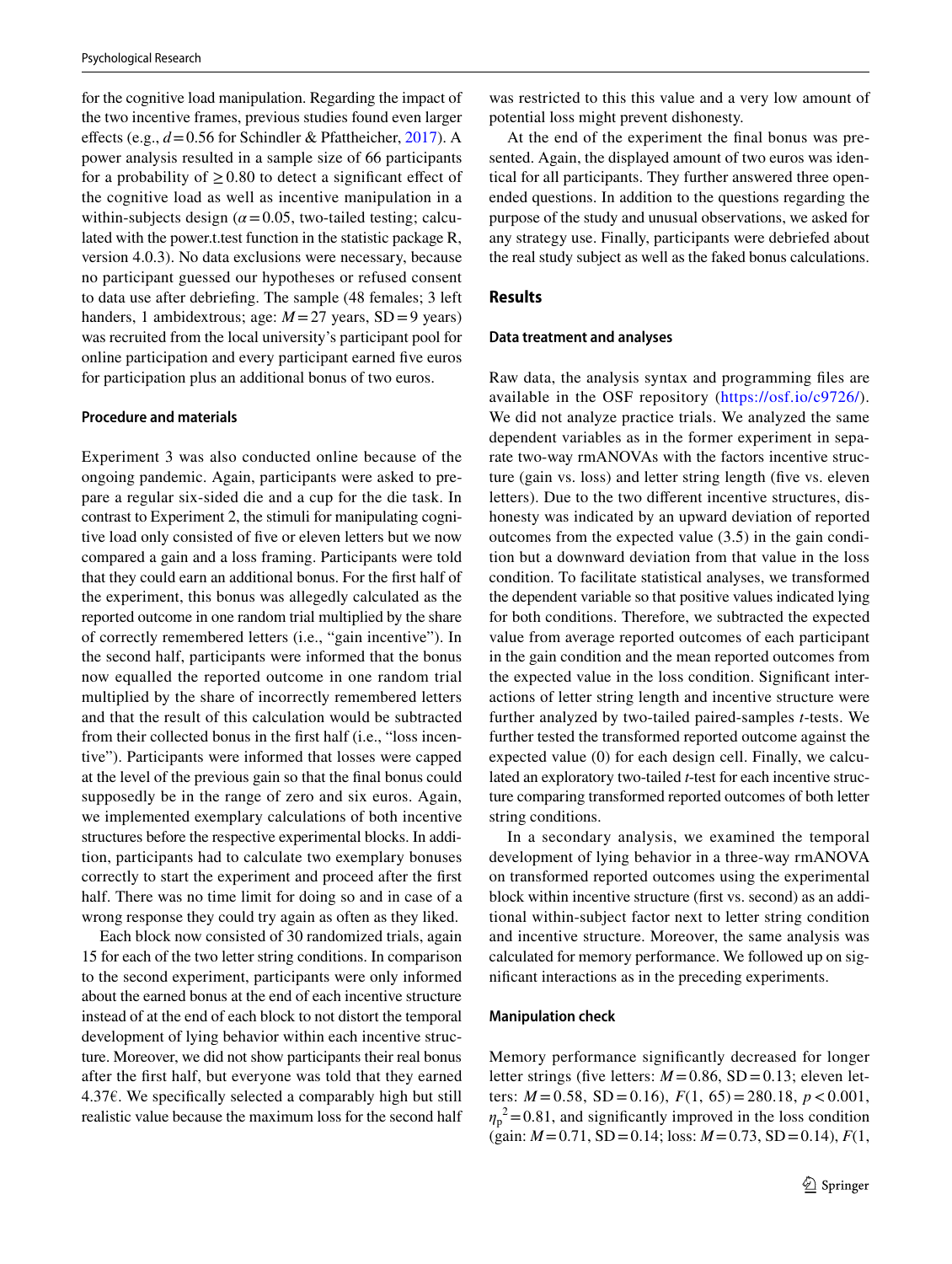<span id="page-9-0"></span>**Fig. 3** Mean transformed reported outcome for each letter string condition and incentive structure in Experiment 3. The bold horizontal line depicts the chance value of 0. Error bars represent the 95% confdence intervals of the individual means  $(Cl_M)$ 



 $(65) = 4.27$ ,  $p = 0.043$ ,  $\eta_p^2 = 0.06$ , whereas the interaction was not significant,  $F < 1$ .

Table [4](#page-13-5) in the Appendix shows means and standard deviations for die roll and report time as well as recollection time. Both measures signifcantly increased for long as compared to short letter strings (die roll and report time: *F*(1, 65) = 52.91, *p* < 0.001,  $\eta_p^2 = 0.45$ ; recollection time: *F*(1, 65) = 15.03, *p* < 0.001,  $\eta_p^2 = 0.19$ ), and were reduced in the loss framing relative to the gain framing (die roll and report time:  $F(1, 65) = 36.50, p < 0.001, \eta_{p}^{2} = 0.36$ ; recollection time:  $F(1, 65) = 52.07$ ,  $p < 0.001$ ,  $\eta_p^2 = 0.46$ ). There was no signifcant interaction in either analysis (die roll and report time:  $F(1, 65) = 1.53$ ,  $p = 0.220$ ,  $\eta_p^2 = 0.02$ ; recollection time:  $F < 1$ ).

### **Lying behavior**

Figure [3](#page-9-0) shows the main results of the experiment. The rmANOVA yielded a significant intercept,  $F(1, 65) = 10.10$ ,  $p = 0.002$ ,  $\eta_p^2 = 0.14$ , indicating overall lying because transformed reported outcomes were larger than zero. Furthermore, transformed reported outcomes were not signifcantly affected by the number of letters (five letters:  $M = 0.15$ , SD = 0.67; eleven letters:  $M = 0.18$ , SD = 0.60),  $F < 1$ , or by incentive structure (gain:  $M = 0.22$ , SD = 0.60; loss: *M*=0.11, *SD*=0.68), *F*(1, 65)=1.72, *p*=0.195,  $η<sub>p</sub><sup>2</sup> = 0.03$ . The interaction of letter string length and incentive structure was significant, however,  $F(1, 65) = 6.28$ ,  $p = 0.015$ ,  $\eta_p^2$  = 0.09. As depicted in Fig. [3,](#page-9-0) transformed reported outcomes were higher in the gain than in the loss condition for short letter strings,  $t(65) = 2.39$ ,  $p = 0.020$ ,  $d<sub>z</sub> = 0.29$ , whereas there was no signifcant diference for long letter strings,  $|t|$ <1. Moreover, regarding both incentive structures, transformed reported outcomes were signifcantly above zero for long letter strings (gain:  $t(65) = 2.08$ ,  $p = 0.042$ ,  $d<sub>z</sub> = 0.26$ ; loss:  $t(65) = 2.71$ ,  $p = 0.009$ ,  $d<sub>z</sub> = 0.33$ ) as well

as for short letter strings in the gain condition,  $t(65) = 3.87$ ,  $p < 0.001$ ,  $d<sub>z</sub> = 0.48$ , but not in the loss condition,  $|t| < 1$ .

#### **Exploratory analyses**

In the gain condition, transformed reported outcomes were signifcantly higher for short than for long letter strings (see Fig. [3](#page-9-0)),  $t(65) = 2.25$ ,  $p = 0.028$ ,  $d<sub>z</sub> = 0.28$ , whereas the opposite pattern could be observed for the loss condition, *t*(65) = − 2.09, *p* = 0.041, *d<sub>z</sub>* = − 0.26.

Figure [5](#page-14-0) in the Appendix depicts transformed reported outcomes for the diferent experimental cells including block within incentive structure. None of the main efects was significant,  $Fs \le 1.72$ ,  $ps \ge 0.195$ ,  $\eta_p^2 \le 0.03$ , and only letter string length and incentive structure interacted signifcantly as in the previous main analysis,  $F(1, 65) = 6.28$ ,  $p = 0.015$ ,  $\eta_p^2$  = 0.09. Transformed reported outcomes were higher in the gain than in the loss condition for short letter strings,  $t(65) = 2.39$ ,  $p = 0.020$ ,  $d<sub>z</sub> = 0.29$ . For longer letter strings, no signifcant diference was observed, |*t|*<1. The remaining interactions were not signifcant, *F*s≤1.13, *p*s≥0.292,  $\eta_p^2 \le 0.02$ .

Table [7](#page-14-1) in the Appendix illustrates memory performance for the diferent experimental cells including block within incentive structure. The main effects of letter string length,  $F(1, 65) = 280.18, p < 0.001, \eta_p^2 = 0.81$ , and incentive structure,  $F(1, 65) = 4.27$ ,  $p = 0.043$ ,  $\eta_p^2 = 0.06$ , were significant, but not the main effect of block,  $F(1, 65) = 1.97$ ,  $p = 0.165$ ,  $\eta_p^2$  = 0.03. Neither two-way nor three-way interactions were significant,  $Fs \le 2.04$ ,  $ps \ge 0.158$ ,  $\eta_p^2 \le 0.03$ .

# **Discussion**

Experiment 3 built on the results of Experiments 1 and 2 and further investigated the effect of cognitive load on dishonesty. By introducing a condition in which participants could lie to limit a loss instead of increasing a fnancial gain, the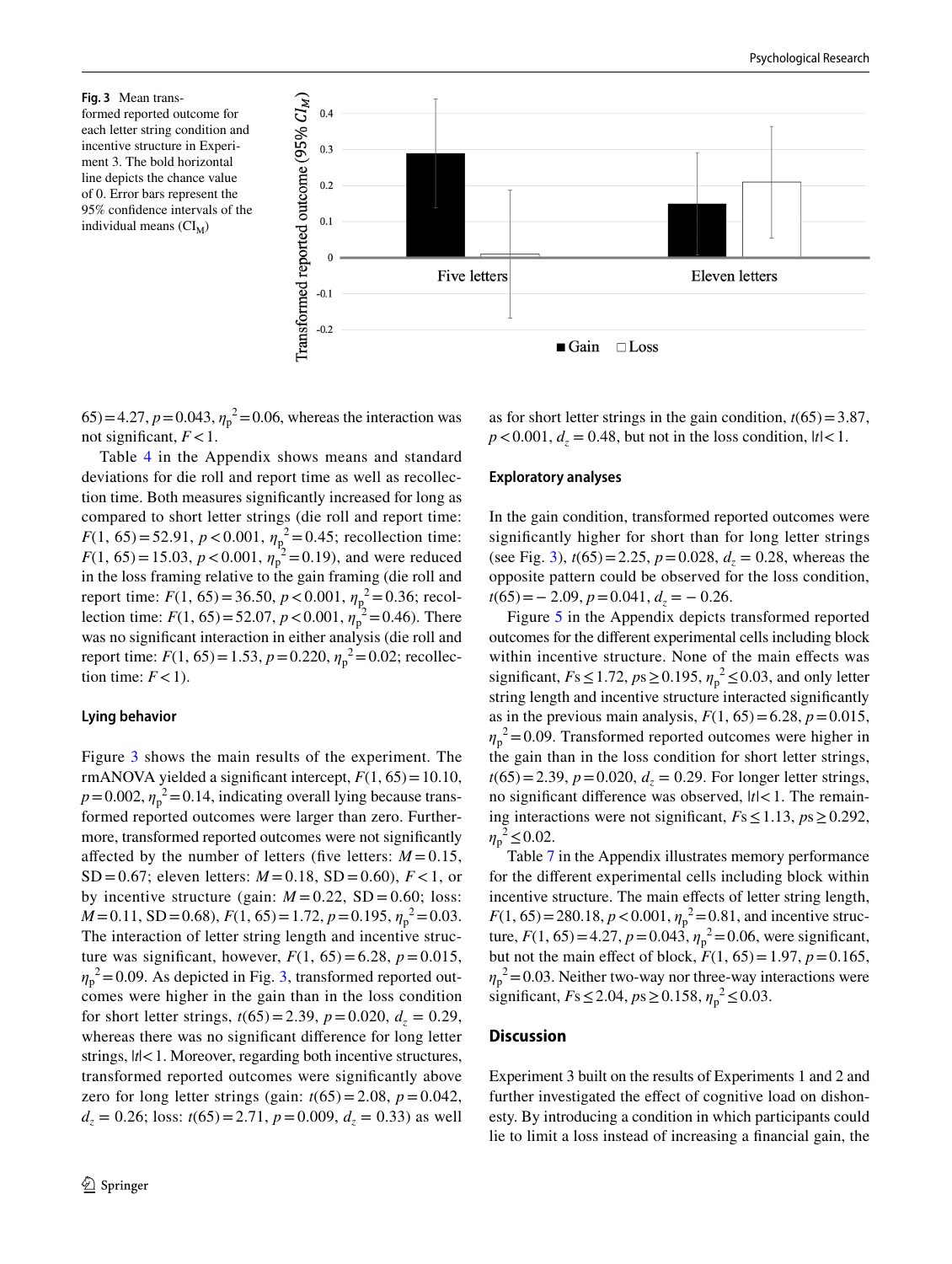efect of diferent incentive frames was analyzed. Discordant to our assumption and the outcome of Experiments 1 and 2 as well of other researchers (Van't Veer et al., [2014](#page-17-13)), higher cognitive load did not reduce dishonesty. Only exploratory analyses showed the proposed efect for the gain condition, but the opposite pattern if participants faced losses.

Also contrary to our assumptions, facing losses instead of gains did not increase lying behavior as suggested by preceding studies in the feld of ethical behavior (Cameron et al., 2008; Grolleau et al., [2016](#page-17-23); Schindler & Pfattheicher, [2017\)](#page-17-4) and general fndings about incentive framing (Gächter et al., [2010](#page-16-14); Kahneman & Tversky, [1979](#page-17-21)). This is especially surprising as our setup should have had the potential to further increase loss aversion because participants could lose money for which they invested effort before (Norton et al., [2012](#page-17-24)). Instead, gains led to more lies than losses, at least under low cognitive load. This surprising interplay of cognitive load and incentive structure makes it complicated to evaluate our general hypothesis whether the framing efect would be larger under high than low cognitive load. On the one hand, we observed a reversed framing efect that was larger under low than high cognitive load. On the other hand, we specifed that facing losses should increase dishonesty especially under high cognitive load due to a higher risk aversion (Benjamin et al., [2013](#page-16-17); Köbberling & Wakker, [2005](#page-17-27)). Post hoc analyses showed signifcant more lying behavior for the loss condition under high compared to low cognitive load, which might indeed be a consequence of increased loss aversion due to scarce cognitive capacity.

Moreover, the non-signifcant efect of the loss frame on lying behavior could be due to some characteristics of our setup. It is important to mention that the bonus did not only depend on the reported outcomes and therefore honesty but also on memory performance. As the share of correctly remembered letters was signifcantly higher in the loss condition, it is plausible that participants indeed behaved loss-aversely. As there were two options to limit losses, however, they decided for the more ethical one—to put more efort into the memory task—to keep a positive self-view (Mazar et al., [2008](#page-17-7)). This assumption is supported by the finding that people show more effort to reduce losses than to increase gains (Farinha & Maia, [2021\)](#page-16-18). However, as the order of incentive structures was identical for all participants, the improvement in the loss condition could also be a consequence of practice efects over time, as observed in Experiment 1.

In addition, the stakes in our setup were quite small. Findings of reversed loss aversion for small incentives (Harinck et al., [2007](#page-17-28)) could partially explain our results, even though other studies provided evidence in favor of increased dishonesty because of loss aversion also for small stakes (e.g., Cameron et al., [2010](#page-16-15); Schindler & Pfattheicher, [2017](#page-17-4)). The exact way the bonus was calculated offers further clues for an explanation of the unexpected results. Participants could allegedly earn up to six euros in the gain condition, but they could only lose the win of the frst half in the loss condition. As we set the bonus of the first half to a fixed value of  $4.376$ for all participants, the maximum possible loss was below the highest possible gain which could have reduced loss aversion. Furthermore, the win was allegedly calculated as the reported outcome in one random trial multiplied by the share of correctly remembered letters, whereas the possible loss allegedly equalled the product of one random reported outcome and the share of incorrectly remembered letters. Only if exactly half of the letter strings had been recollected correctly, the result of this calculation would be, assuming the same amount of dishonesty, equal for both incentive structures. However, as memory performance across all conditions was much higher than 0.50 ( $M = 0.72$ ), equal lying behavior and memory performance in both conditions would not have resulted in equal outcomes. If participants noticed these asymmetries, they might have evaluated high losses less likely than high gains. Moreover, such an efect might have been additionally magnifed by the improved memory performance in the loss condition.

Even though the experiment does not deliver a clear picture on the exact interplay of loss and gain frames with cognitive load in lying, its results demonstrate that these two aspects jointly promote or diminish lying and points to several further intriguing research questions. For example, it seems worthwhile to explore if agents are more willing to invest more cognitive effort in a task to prevent losses than to lie for the same goal. To investigate the interplay of incentive framing and cognitive load in lying more precisely, it might be helpful to employ a more stringently controlled experimental design to eliminate the infuence of confounding variables even further.

## **General discussion**

We investigated the cognitive and motivational foundations of self-serving dishonesty in three experiments. Lying behavior was operationalised by the *die under the cup paradigm* (Fischbacher & Föllmi-Heusi, [2013](#page-16-5)). Participants reported the outcome of private die rolls with specifc outcomes connected to a higher fnancial payof. Accordingly, misreporting to increase the payoff was possible while there was no risk of detection.

Crucially, we applied a dual-task paradigm in which participants had to remember letter strings while conducting the die task (Van't Veer et al., [2014](#page-17-13)). Manipulating the length of the letter strings allowed us to induce conditions of variable cognitive load and thus interfere with effortful processing in conditions of high load (Experiment 1: two, five or eight letters; Experiment 2: fve, eight or eleven letters; Experiment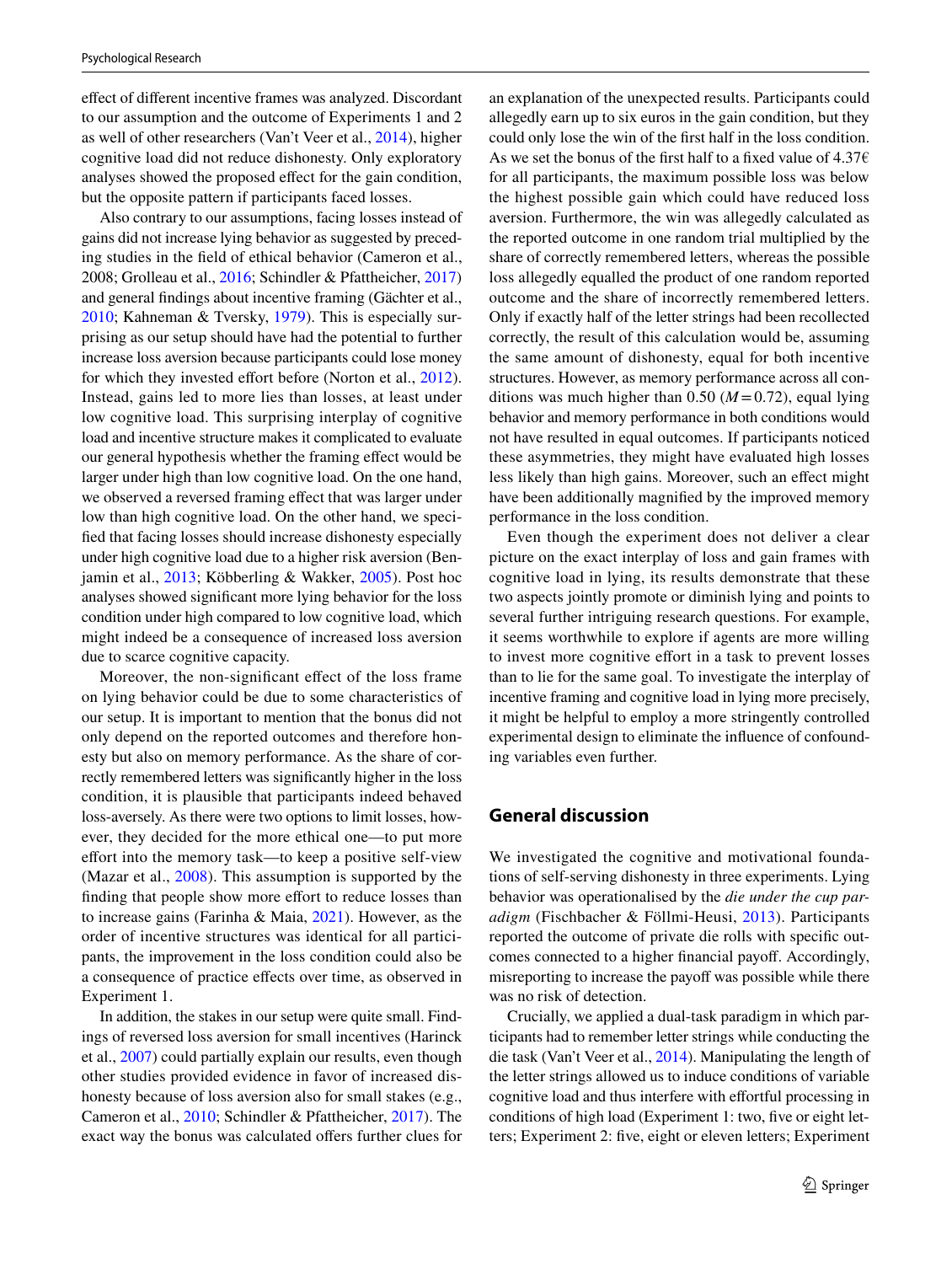3: fve or eleven letters). Moreover, Experiment 2 and 3 used two diferent incentive structures. In Experiment 2, we varied whether the final payoff was determined by all trials or only one random trial to manipulate a possible adaptation to reward over time. Experiment 3 framed the incentive for lying as either a gain or a loss.

For each experiment, longer letter strings signifcantly reduced the share of correctly remembered letters and increased the required time for the die task and recollecting the letter string. Based on the increase in temporal measures and above-chance performance in all conditions, it can be assumed that lower memory performance was not only a result of participants pressing random keys but higher cognitive load throughout the task. Assuming dishonesty as cognitively demanding, we proposed less dishonesty under high cognitive load for each study. This assumption was supported by the results of Experiments 1 and 2 but could not be validated in Experiment 3. However, post hoc analyses showed that honesty was indeed promoted by cognitive load in the gain condition of Experiment 3, whereas a signifcant efect in the opposite direction could be found for the loss condition. The fnding of less available cognitive resources limiting dishonesty is in accordance with prior research using a similar setup (Van't Veer et al., [2014\)](#page-17-13). That high cognitive load increased dishonesty in the loss condition in Experiment 3 of course contradicts those outcomes at frst glance. Future research should examine whether this surprising result can be traced back to an increase of loss aversion under high cognitive load due to more risk aversion (Benjamin et al., [2013;](#page-16-17) Köbberling & Wakker, [2005](#page-17-27)). Therefore, the general impact of cognitive capacity on loss aversion should also be put to closer investigation as the current state of research is quite inconsistent (Bogliacino & Montealegre, [2020;](#page-16-16) Guillemette et al., [2014](#page-17-26); Kern & Chugh, [2009](#page-17-25)). Moreover, the inconsistency regarding the efect of cognitive load on dishonesty across our experiments could partly refect limitations in statistical power. Based on pilot data (Experiment 1) and previously reported efect sizes (Van't Veer et al.,  $2014$ ), we had assumed a small effect of  $d<sub>z</sub> = 0.40$  for our power calculations when planning Experiment 2 and a similarly small effect of  $d<sub>z</sub> = 0.35$  when planning Experiment 3, resulting in comparable sample sizes across all three studies. The small efect size might partly derive from the noise inherent in the outcome measure of die rolls, which also comes with high variance even for honest die roll reports. If this estimate is correct, however, then one might expect to observe negative results for individual studies when running a series of three studies with an efective power of roughly 80% each. Whether the deviating outcome in the loss condition of Experiment 3 was due to a Type II error or whether it refects an actual peculiarity of lying under loss aversion, therefore, remains to be tested in future work.

Next to the automaticity of dishonesty and the infuence of diferent incentive structures, we analyzed the temporal development of lying behavior across each experiment. In none of our studies, we found a signifcant change of dishonesty during the experiment. This fnding does not support the assumption of an escalation of self-serving dishonesty over time (Garrett et al., [2016;](#page-17-16) Ting, [2018](#page-17-29)), at least not on the timescale investigated here. Neither manipulations of reward structures that aimed at changing adaptation to reward (Experiment 2), nor presenting the bonus at the end of each incentive structure (Experiment 3) instead of each block (Experiment 2) did afect this development particularly. Importantly, none of our experiments focused solely on the temporal development of dishonesty but we also employed varying levels of cognitive load in each study. It is therefore possible that our load manipulation added proactive interference across the experiments (e.g., Shipstead & Engle, [2013\)](#page-17-30), which might have reduced dishonesty over time counteracting any potential escalation efects. As the evidence regarding this research question is scarce, further investigations seem urgently needed. A promising perspective could be offered by expanding measuring methods, for example to assess afective responses. This would be important to examine whether the negative afective response induced by dishonesty (Gamer et al., [2006](#page-16-19)) indeed declines over time. If this is not the case, the theoretical basis for an increase of self-serving dishonesty over time would lose ground. A comparably simple approach could be the combination of the classic *die under the cup paradigm* (Fischbacher & Föllmi-Heusi, [2013](#page-16-5)) and the measurement of skin conductance responses to approach this question more thoroughly.

To gain deeper insights into the efect of cognitive load on dishonesty, we conducted exploratory analyses of the distribution of lying behavior within our samples (see Appendix 4 for a detailed report). Prior research indicates that the vast majority of lies are told by only a few liars (Gneezy et al., [2018](#page-17-6); Serota & Levine, [2015;](#page-17-31) Serota et al., [2010\)](#page-17-32). Surprisingly, our analyses did not only point to a considerable number of such prolifc liars but they also revealed outliers in the opposite direction, i.e., a few participants who reported outcomes signifcantly below the expected value. This fnding could be problematic for our conclusion that cognitive load promoted honesty. Alternatively, reduced mental capacity might increase the use of strategic approaches. For instance, participants might have been more tempted to not roll the die at all and instead they might have been trying to make up some kind of random sequence, accidentally reporting low outcomes relatively frequently. However, neither the share of low outliers nor the share of high outliers varied with cognitive load across experiments (see Appendix 4). Further, the exclusion of the strongest low outliers from our analyses did not change any statistical decision on the impact of cognitive load on die reports. By additionally excluding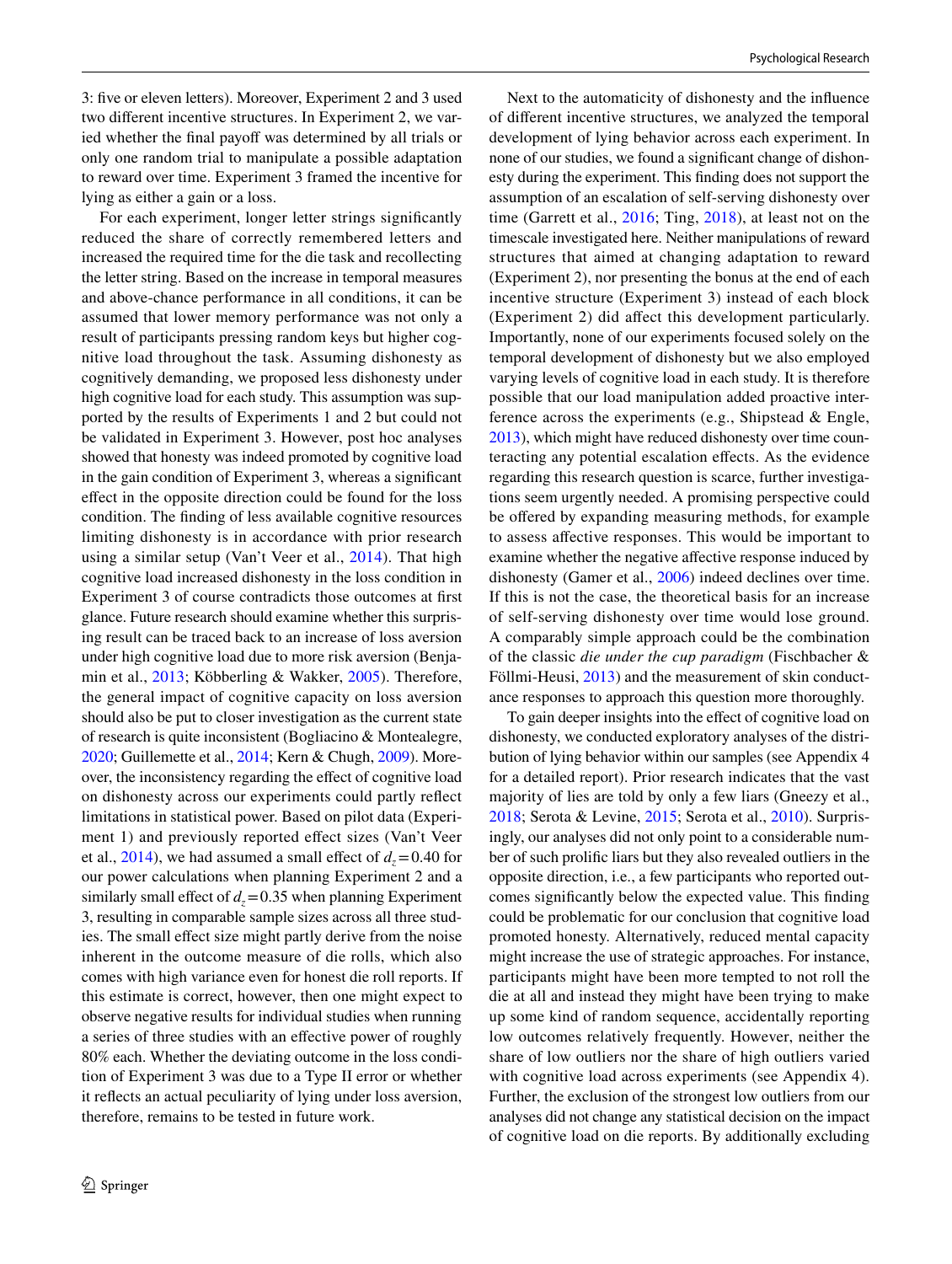participants who showed pronounced lying behavior, we explored whether cognitive load changes lying behavior for infrequent liars. After corresponding data exclusions, none of our experiments showed a signifcant efect of cognitive load on dishonesty. A detailed look at the effect size with and without this outlier exclusion reveals that the infuence of cognitive load on dishonesty was indeed smaller on a descriptive level for the dataset without outliers in Experiment 1, whereas in the other two experiments efects remained similar suggesting that a drop in power might be responsible for the absence of efects. We therefore propose that our fnding of cognitive load promoting honesty is not necessarily limited to prolifc liars but might be strongly driven by this group. This is an intriguing fnding considering that these prolifc liars might have set their mind to frequent lying. Still, they seem to sufer from the cognitive costs of generating dishonest responses, rather than providing prepared lies easily. Within-subject designs enable the observation of dishonest behavior on multiple occasions for each participant, allowing to take such interpersonal vari-ation into account.<sup>[3](#page-12-1)</sup> Future research of dishonesty should leverage this advantage to pinpoint all facets of the cognitive underpinnings of dishonesty.

Our insights are not only intended to inform the research community but also bear practical implications for the feld of lie detection. If cognitive load directly afects dishonesty, limiting available cognitive resources should be a suitable approach to detect dishonesty in real-world scenarios like police interrogations (Vrij et al., [2017](#page-18-0); Walczyk et al., [2013](#page-18-1)). High cognitive load should either directly reduce dishonesty, or it should make it more cognitively challenging to produce a lie, which in turn might increase the chance to expose a liar. However, also for lie detection, the detailed interplay of incentive frame and cognitive load can be critical. For instance, the motivation to lie for a criminal suspect is probably to prevent a fne (loss of money) or imprisonment (loss of freedom). If cognitive load indeed increases dishonesty when facing potential losses, the beneft of imposing cognitive load for lie detection in such scenarios would be highly questionable.

Taken together, most of our results as well as prior research (Van't Veer et al., [2014\)](#page-17-13) indicate that lying is cognitively demanding and honesty the automatic response. Moreover, as we did not instruct participants to lie but investigated motivated, self-serving dishonesty, our results extend previous fndings on performance measures in forced-choice settings to a situation that likely generalizes beyond the lab. However, the fnding of more lies under high cognitive load in the loss condition of Experiment 3 requires further investigation. In general, including further factors like temporal development or varying incentive structures in the experimental setup seems to decrease the consistency of the results notably. This inconsistency also applies to other studies in this feld, for example research investigating the automaticity of lying behavior by manipulating time pressure (Van der Cruyssen et al., [2020](#page-17-10)). Moreover, the effect of loss framing on dishonesty does not seem to be as simple as earlier research indicates or could also be limited to one-shot setups (e.g., Schindler & Pfattheicher, [2017\)](#page-17-4). Consequently, more research with varying study designs and stake sizes is necessary to make clear statements about the cognitive and motivational underpinnings of lies. Moreover, technological innovations that allow to detect dishonesty for specifc trials, for example through customized dies (as used in Kröll & Rustagi,  $2016$ ) or hidden cameras (Du et al.,  $2021$ ) are auspicious possibilities for future research. That way, the advantages of instructed and motivational designs could be combined which would result in high internal as well as external validity at the same time.

# **Appendix 1: Descriptive data for recollection and die roll and report time**

See Tables [1](#page-12-0), [2](#page-13-0), [3](#page-13-1) and [4.](#page-13-5)

<span id="page-12-0"></span>**Table 1** Means (standard deviations in brackets) of medians of recollection and die roll and report time (ms) for letter string lengths in Experiment 1

| Recollection time | Die roll and report time |
|-------------------|--------------------------|
| 1346.85 (342.73)  | 2001.51 (1133.53)        |
| 1873.84 (468.16)  | 2705.19 (1148.40)        |
| 2050.30 (536.22)  | 3140.94 (1013.86)        |
|                   |                          |

<span id="page-12-1"></span>We thank Jonathan Baron for his in-depth exploration of our data that encouraged us to conduct these analyses.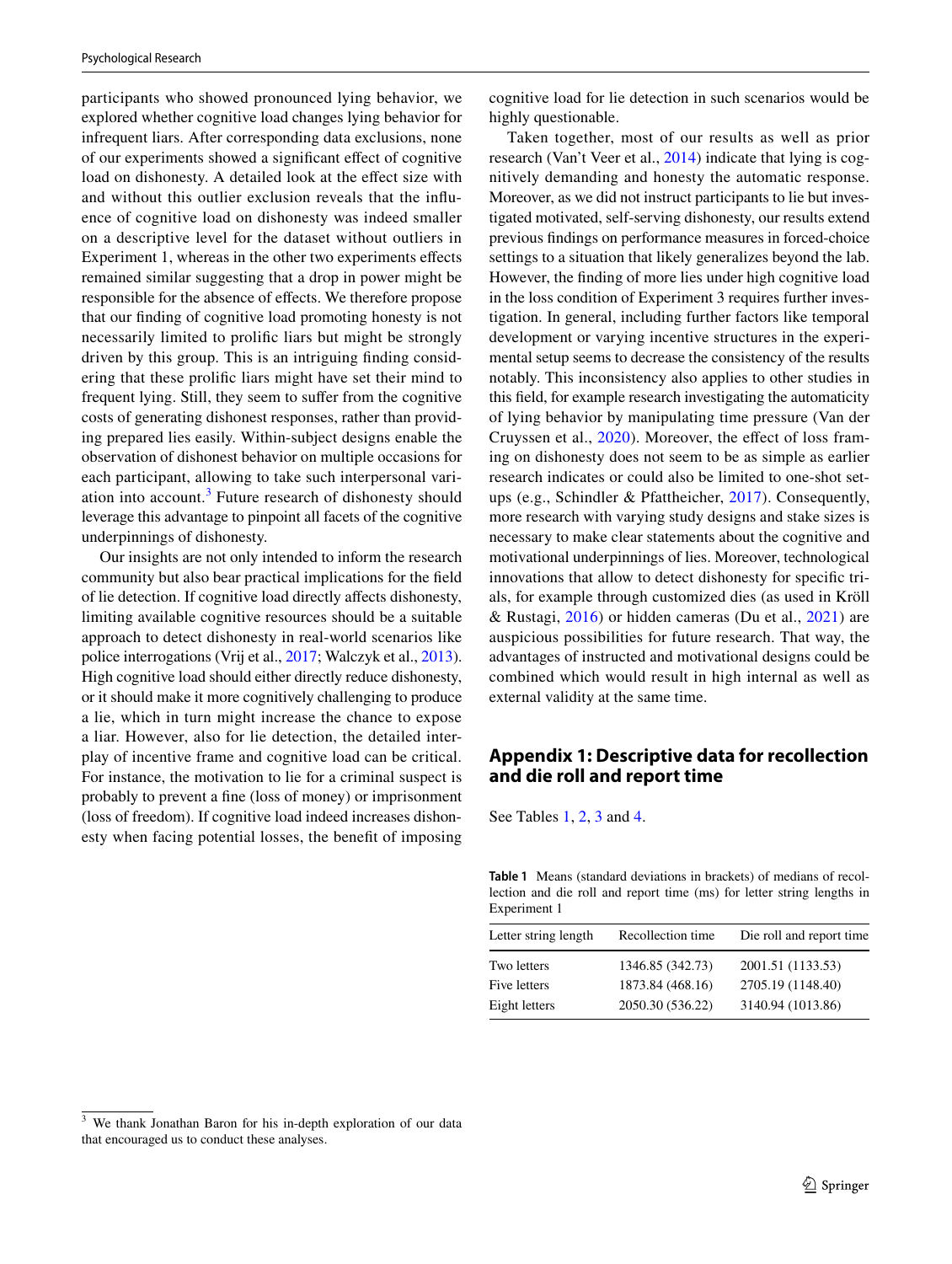<span id="page-13-1"></span><span id="page-13-0"></span>

| Table 2 Means (standard<br>deviations in brackets) of                                                                        | Letter string length | All trials paid          |                    | One trial paid    |                    |
|------------------------------------------------------------------------------------------------------------------------------|----------------------|--------------------------|--------------------|-------------------|--------------------|
| medians of recollection time                                                                                                 |                      | Block 1                  | Block 2            | Block 1           | Block 2            |
| (ms) for letter string lengths,<br>incentive structures and blocks                                                           | Five letters         | 1824.95 (542.69)         | 1737.94 (584.70)   | 1827.24 (506.23)  | 1801.80 (549.46)   |
| in Experiment 2                                                                                                              | Eight letters        | 1981.86 (685.99)         | 2005.26 (832.79)   | 2252.08 (808.01)  | 1983.91 (809.78)   |
|                                                                                                                              | Eleven letters       | 2024.35 (958.37)         | 1994.51 (1,007.14) | 2148.50 (903.84)  | 2038.37 (1,193.21) |
|                                                                                                                              |                      |                          |                    |                   |                    |
| Table 3 Means (standard<br>deviations in brackets) of                                                                        | Letter string length | All trials paid          |                    | One trial paid    |                    |
| medians of die roll and report<br>time (ms) for letter string<br>lengths, incentive structures and<br>blocks in Experiment 2 |                      | Block 1                  | Block 2            | Block 1           | Block 2            |
|                                                                                                                              | Five letters         | 2109.17 (671.99)         | 1833.95 (705.11)   | 2192.30 (823.91)  | 1953.95 (808.96)   |
|                                                                                                                              | Eight letters        | 2478.80 (826.91)         | 2247.60 (807.50)   | 2594.92 (1060.46) | 2294.06 (1012.12)  |
|                                                                                                                              | Eleven letters       | 2505.91 (902.00)         | 2384.41 (867.43)   | 2630.71 (1143.17) | 2420.72 (975.09)   |
| Table 4 Means (standard                                                                                                      |                      |                          |                    |                   |                    |
| deviations in brackets) of                                                                                                   | Letter string length | Die roll and report time |                    | Recollection time |                    |
| medians of die roll and report                                                                                               |                      | Gain                     | Loss               | Gain              | Loss               |
| time as well as recollection time<br>(ms) for letter string lengths                                                          | Five letters         | 2359.98 (1107.30)        | 2024.52 (1019.99)  | 2225.98 (892.47)  | 1877.61 (755.60)   |
| and incentive structures in                                                                                                  | Eleven letters       | 2736.71 (1157.94)        | 2334.92 (1111.60)  | 2570.58 (1437.67) | 2242.60 (1155.84)  |

# **Appendix 2: Reported outcomes and memory performance in Experiment 2**

See Fig. [4](#page-13-2) and Tables [5](#page-13-3) and [6](#page-13-4).

<span id="page-13-5"></span>Experiment 3



<span id="page-13-2"></span>**Fig. 4** Mean reported outcome for each combination of letter string length, incentive structure and block in Experiment 2. The bold horizontal line depicts the expected value of 3.5 and the bold numbers represent the block within incentive structure. Error bars represent the confdence intervals of the paired diferences calculated separately for each combination of letter string length and incentive structure  $(CI_{PD})$ 

<span id="page-13-3"></span>**Table 5** Means (standard deviations in brackets) of reported outcomes for blocks, incentive structures and block halves in Experiment 2

| Incentive          | Block 1 |                                                     | Block 2 |  |  |
|--------------------|---------|-----------------------------------------------------|---------|--|--|
|                    |         | Block half 1 Block half 2 Block half 1 Block half 2 |         |  |  |
| All trials<br>paid |         | $3.61(0.44)$ $3.54(0.48)$ $3.67(0.55)$ $3.65(0.49)$ |         |  |  |
| One trial<br>paid  |         | $3.49(0.31)$ $3.50(0.35)$ $3.56(0.37)$ $3.50(0.38)$ |         |  |  |

<span id="page-13-4"></span>**Table 6** Means (standard deviations in brackets) of memory performance for blocks, incentive structures and block halves in Experiment 2

| Incentive          | Block 1 |                                                     | Block 2 |  |  |
|--------------------|---------|-----------------------------------------------------|---------|--|--|
|                    |         | Block half 1 Block half 2 Block half 1 Block half 2 |         |  |  |
| All trials<br>paid |         | $0.69(0.14)$ $0.69(0.13)$ $0.71(0.15)$ $0.68(0.14)$ |         |  |  |
| One trial<br>paid  |         | $0.67(0.16)$ $0.67(0.14)$ $0.69(0.15)$ $0.67(0.16)$ |         |  |  |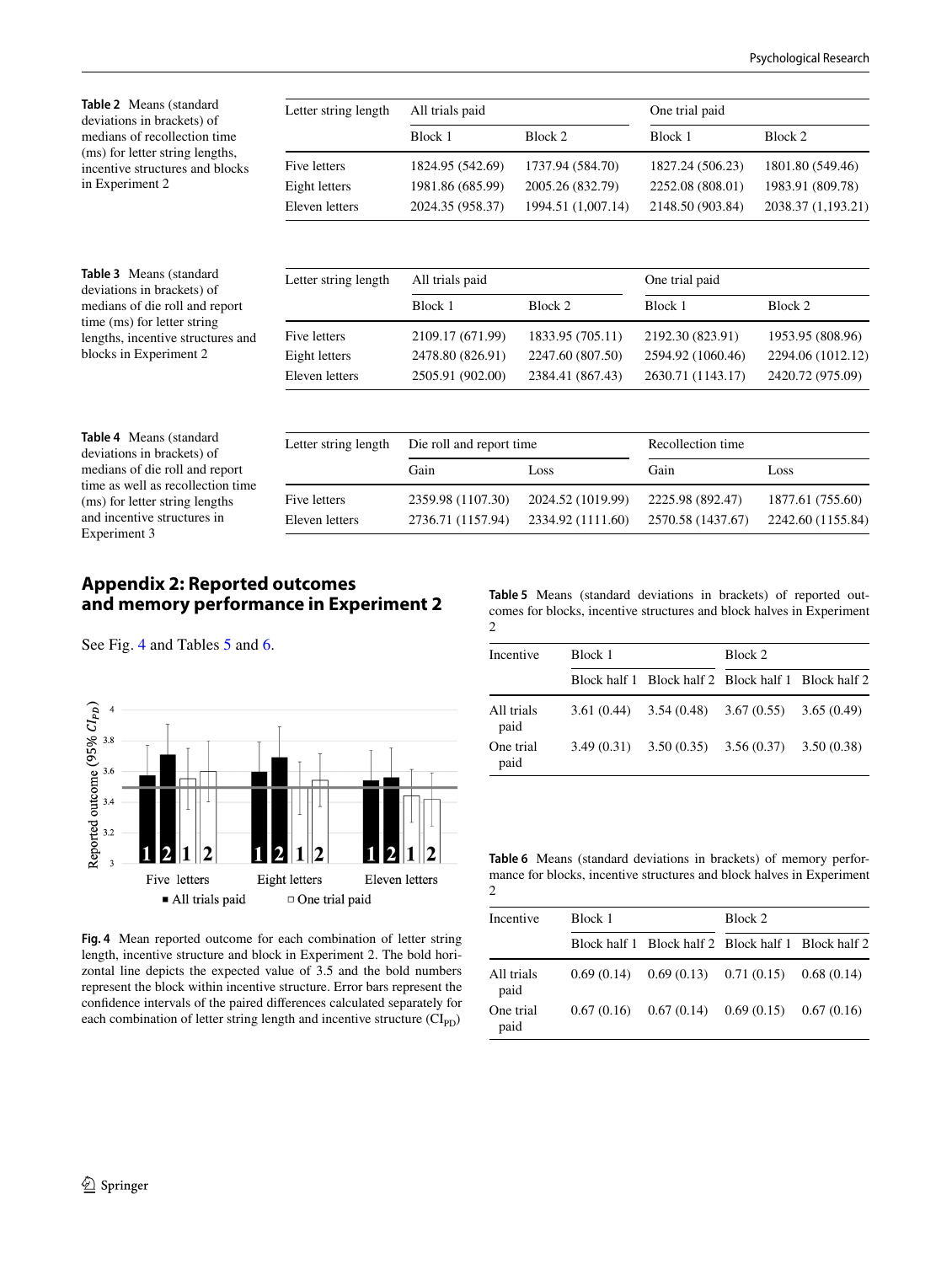# **Appendix 3: Transformed reported outcomes and memory performance in Experiment 3**

See Fig. [5](#page-14-0) and Table [7](#page-14-1).



<span id="page-14-0"></span>**Fig. 5** Mean reported outcome for each combination of letter string length, incentive structure and block in Experiment 3. The bold horizontal line depicts the expected value of 0 and the bold numbers represent the block within incentive structure. Error bars represent the confdence intervals of the paired diferences calculated separately for each combination of letter string condition and incentive structure  $(Cl_{PD})$ 

<span id="page-14-1"></span>**Table 7** Means (standard deviations in brackets) of memory performance for blocks within incentive structure, incentive structures and letter string lengths in Experiment 3

| Incentive | Five letters |            | Eleven letters |            |
|-----------|--------------|------------|----------------|------------|
|           | Block 1      | Block 2    | Block 1        | Block 2    |
| Gain      | 0.85(0.16)   | 0.85(0.15) | 0.55(0.20)     | 0.59(0.20) |
| Loss      | 0.87(0.15)   | 0.86(0.15) | 0.60(0.19)     | 0.61(0.20) |

# **Appendix 4: Distribution of lying behavior within our samples**

To analyze whether the share of outliers difered between cognitive load conditions, we pooled the data of all three studies for higher statistical power and calculated the sum of reported outcomes under high and low cognitive load for each participant (dropping the medium load conditions of Experiments 1 and 2). We classifed participants as outliers when the cumulative probability for their sum of reported outcomes exceeded 90% (high outliers) or respectively fell below 10% (low outliers). These exact probabilities were computed in R (v4.0.3; R Core Team, [2020\)](#page-17-34) using the dice package (v1.2; Arena, [2014](#page-16-21)). The full reproducible code is available in the OSF repository (<https://osf.io/c9726/>). Such a liberal outlier criterium was chosen here to circumvent floor effects and therefore increase statistical power in the following analyses. We calculated two separate McNemar-Tests (applying an Edwards correction) with outlier (yes vs. no) and cognitive load condition (high vs. low) for low and high outliers, respectively (see Tables [8](#page-15-0) and [9](#page-15-1) for the number of low and high outliers under both cognitive load conditions). Neither the share of low outliers (low load: 7.89%, high load:  $7.24\%$ ),  $p > 0.999$ , nor the share of high outliers (low load: 28.29%, high load: 21.05%), *p*=0.108, difered signifcantly between cognitive load conditions.

Next, we identifed outliers across cognitive load conditions for each individual study (including also the medium cognitive load conditions in Experiments 1 and 2). Due to the high number of trials for the whole experimental design, a computation of exact probabilities for the sum of reported outcomes would require excessive computation power. Therefore, we instead assumed an approximative normal distribution  $(\mu(X) = E(X) * n, \sigma(X) = \sqrt{(n * \frac{35}{12})};$  expected value E was 3.5 in Experiments 1 and 2, and 0 in Experiment  $3)$ <sup>[4](#page-14-2)</sup> to approximate the probability of a given total sum X of reports for n die rolls.

As Fig. [6](#page-15-2) shows, this normal distribution is a suitable approximation for a high number of die rolls when compared against exact probabilities.

For our analyses of die reports as a function of cognitive load conditions, we resorted to a more conservative definition of outliers than above. We defned high outliers as participants whose sum of reported outcomes across load conditions exceeded the 97.5%-percentile of the normal distribution of the specifc experiment (Experiment 1: 27.5% of participants, Experiment 2: 17.4% of participants; Experiment 3: 18.0% of participants; see Fig. [7](#page-15-3)) and low outliers as participants whose sum of reported outcomes across load conditions was below the 2.5%-percentile (Experiment 1: 5.0% of participants, Experiment 2: 8.7% of participants; Experiment 3: no low outliers; see Fig. [7\)](#page-15-3).

None of our hypotheses predicted low outliers. Further, such reporting behavior is odd, considering that it points to strategy use promoting dishonest reports that would result in less reward than a fully honest report. Therefore, we repeated our main analysis of lying behavior for Experiment 1 and Experiment 2 without these outliers. We only report main efects of letter string length and signifcant interactions with

<span id="page-14-2"></span><sup>&</sup>lt;sup>4</sup> We derived the computation of  $\sigma(X)$  as follows: For outcome *X* of one roll of a *f*-sided die with the expected value *E*,  $Var(X) = E(X^2) - (E(X))^2 = [(f^2) - 1]/12$ ; For outcome *X* of n rolls of a six-sided die, Var(*X*)=  $n$ <sup>\*</sup> [(6<sup>2</sup>)-1]/12= $n$ <sup>\*</sup><sup>35</sup><sub>12</sub>;  $\sigma$  (*X*)= $\sqrt{(n * \frac{35}{12})}$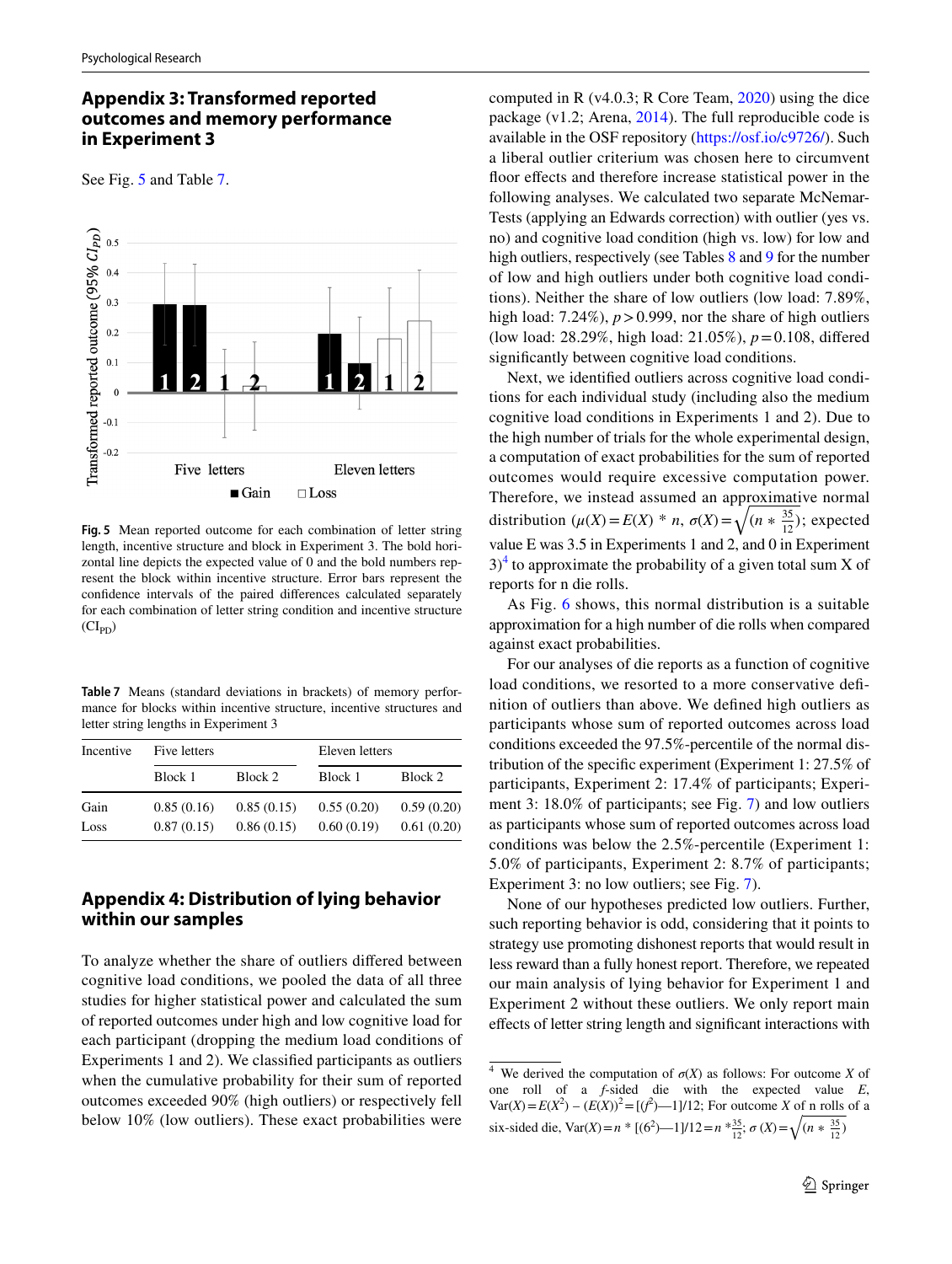Psychological Research

<span id="page-15-0"></span>**Table 8** Number of low outliers under low and high cognitive load

|                                |     | Low outliers under high<br>load |     |     |
|--------------------------------|-----|---------------------------------|-----|-----|
|                                |     | N <sub>0</sub>                  | Yes | Σ   |
| Low outliers under<br>low load | No. | 130                             | 10  | 140 |
|                                | Yes | 11                              |     | 12  |
|                                | Σ   | 141                             | 11  | 152 |

<span id="page-15-1"></span>**Table 9** Number of high outliers under low and high cognitive load

|                                 |     | High outliers under high<br>load |     |     |
|---------------------------------|-----|----------------------------------|-----|-----|
|                                 |     | No                               | Yes | Σ.  |
| High outliers under<br>low load | No  | 95                               | 14  | 109 |
|                                 | Yes | 25                               | 18  | 43  |
|                                 | Y.  | 120                              | 32  | 152 |

this factor here for brevity. In Experiment 1 (two letters: *M*=3.87, SD=0.50; five letters: *M*=3.83, SD=0.51; eight letters: *M* =3.68, SD =0.42), *F*(2, 74)=4.79, *p*=0.011,  $\eta_p^2 = 0.12$ , and in Experiment 2 (five letters:  $M = 3.65$ ,  $\overline{SD} = 0.34$ ; eight letters: M = 3.63, SD = 0.22; eleven letters: *M*=3.53, SD=0.23), *F*(1.64, 67.13)=4.03, *p*=0.030,  $\eta_p^2$  = 0.09, reported outcomes significantly declined when the number of letters increased.

We further excluded all high outliers and repeated our main analysis of lying behavior for each experiment to scrutinize whether the impact of cognitive load on lying behavior would be evident without prolifc liars. After these data exclusions, in none of the experiments (transformed)



<span id="page-15-2"></span>**Fig. 6** Root mean square error for our approximation of the probability distribution for the sum of up to 84 die reports. As a benchmark, we used exact probabilities computed in R 4.0.3 (R Core Team, 2018) using the dice package (v1.2; Arena, [2014](#page-16-21)). We did not make computations for higher numbers of die reports because computation for exact probabilities of 84 rolls already took excessive computation time. In our studies, the number of die reports was 90 (Experiment 1), 180 (Experiment 2) and 120 (Experiment 3)

reported outcomes were afected by letter string condition (Experiment 1: two letters:  $M = 3.64$ , SD = 0.29; five letters:  $M = 3.60$ , SD = 0.26; eight letters:  $M = 3.54$ , SD = 0.27,  $F < 1$ ; Experiment 2: five letters:  $M = 3.55$ ,  $SD = 0.23$ ; eight letters:  $M = 3.57$ ,  $SD = 0.16$ ; eleven letters: *M*=3.47, SD=0.15), *F*(2, 66)=2.89, *p*=0.063,  $η<sub>p</sub><sup>2</sup> = 0.08$ ; Experiment 3: five letters:  $M = 0.01$ , SD = 0.24; eleven letters:  $M = 0.04$ , SD = 0.23),  $F < 1$ ). In Experiment 3, letter string condition and incentive structure interacted signifcantly,  $F(1, 53) = 6.49$ ,  $p = 0.014$ ,  $\eta_p^2 = 0.11$ . While we did not observe a signifcant efect of letter string condition



<span id="page-15-3"></span>**Fig. 7** Distribution of (transformed) reported outcomes for all experiments. Each circle represents one participant. The curve at the right side of each plot shows the normal distribution of reported outcomes for this experiment. Non-outliers are shown in black, outliers (sum of reported outcomes exceeded the 97.5%-percentile or fell below the

2.5%-percentile of this normal distribution) are shown in light gray. The upper and lower horizontal lines represent the corresponding cut off values and the middle horizontal lines represent the expected values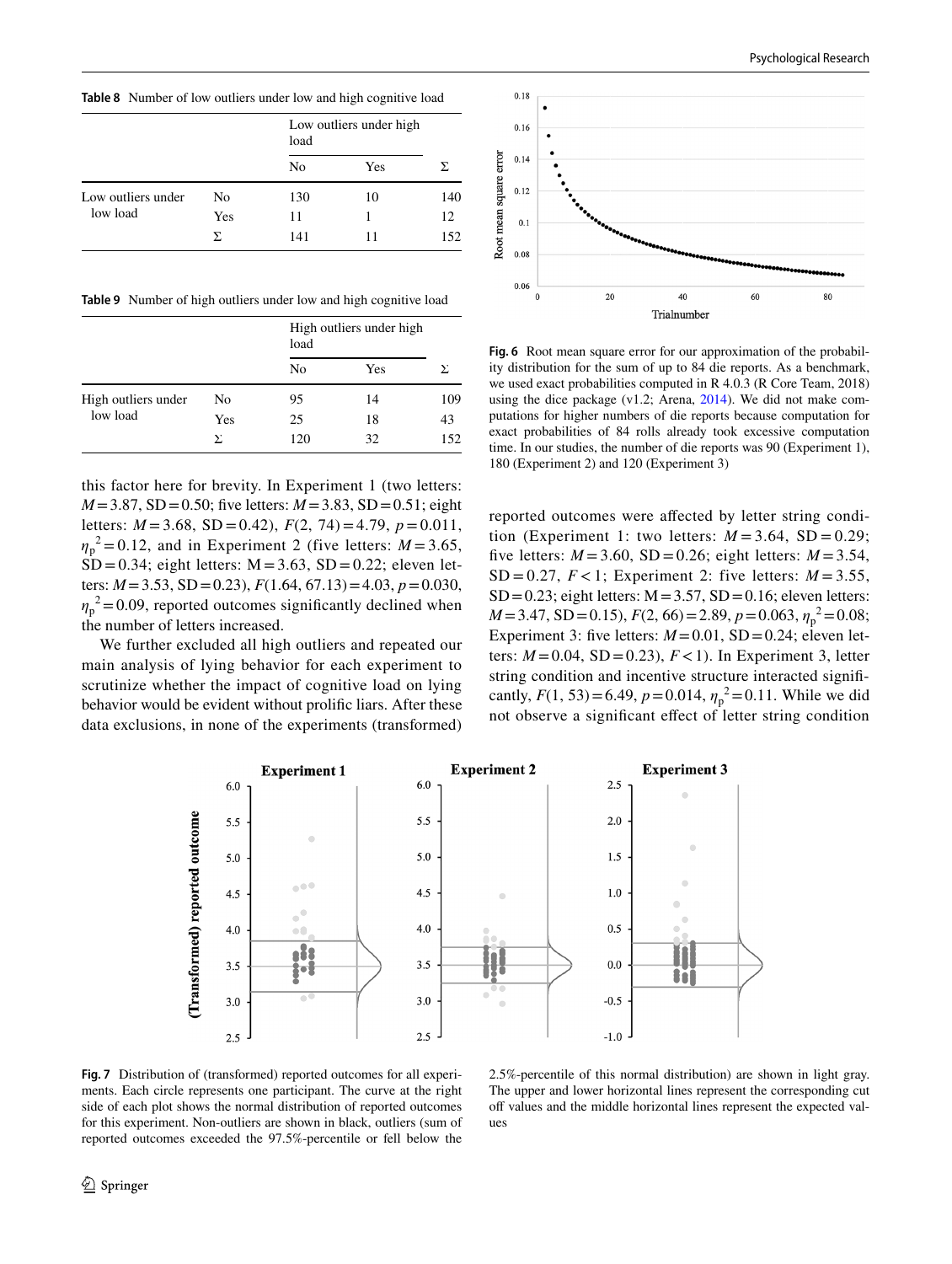on transformed reported outcomes in the gain condition of Experiment 3 (five letters:  $M = 0.11$ , SD = 0.41; eleven letters: *M* = − 0.01, SD = 0.39), *t*(53) = 1.75, *p* = 0.086,  $d_z = 0.24$ , in the loss condition, transformed reported outcomes signifcantly increased when the number of letters increased (five letters:  $M = -0.09$ , SD = 0.48; eleven letters: *M*=0.08, *SD*=0.40),  $t(53)$ =2.12,  $p$ =0.039,  $d_z$ =0.29.

**Funding** Open Access funding enabled and organized by Projekt DEAL. No funds, grants, or other support was received.

**Data availability** The datasets generated and analyzed during the current study are available in the OSF repository (Experiment 1–2: [https://](https://osf.io/bp8vt/) [osf.io/bp8vt/;](https://osf.io/bp8vt/) Experiment 3:<https://osf.io/c9726/>).

### **Declarations**

**Conflict of interest** The authors have no relevant fnancial or non-fnancial interests to disclose.

**Ethics approval** All procedures performed in studies involving human participants were in accordance with the ethical standards of the institutional and/or national research committee and with the 1964 Helsinki Declaration and its later amendments or comparable ethical standards. The study was approved by the ethics committee of the institute for psychology of the University of Wuerzburg.

**Consent to participate** Informed consent was obtained from all individual participants included in the study.

**Open Access** This article is licensed under a Creative Commons Attribution 4.0 International License, which permits use, sharing, adaptation, distribution and reproduction in any medium or format, as long as you give appropriate credit to the original author(s) and the source, provide a link to the Creative Commons licence, and indicate if changes were made. The images or other third party material in this article are included in the article's Creative Commons licence, unless indicated otherwise in a credit line to the material. If material is not included in the article's Creative Commons licence and your intended use is not permitted by statutory regulation or exceeds the permitted use, you will need to obtain permission directly from the copyright holder. To view a copy of this licence, visit <http://creativecommons.org/licenses/by/4.0/>.

# **References**

- <span id="page-16-21"></span>Arena, D. (2014). Dice: Calculate probabilities of various dice-rolling events. R package version 1.2. Retrieved 19 Dec 2021, from [https://CRAN.R-project.org/package=dice.](https://CRAN.R-project.org/package=dice)
- <span id="page-16-17"></span>Benjamin, D. J., Brown, S. A., & Shapiro, J. M. (2013). Who is "behavioral"? Cognitive ability and anomalous preferences. *Journal of the European Economic Association, 11*(6), 1231–1255. [https://](https://doi.org/10.1111/jeea.12055) [doi.org/10.1111/jeea.12055.](https://doi.org/10.1111/jeea.12055)
- <span id="page-16-7"></span>Bereby-Meyer, Y., & Shalvi, S. (2015). Deliberate honesty. *Current Opinion in Psychology, 6*, 195–198. [https://doi.org/10.1016/j.](https://doi.org/10.1016/j.copsyc.2015.09.004) [copsyc.2015.09.004.](https://doi.org/10.1016/j.copsyc.2015.09.004)
- <span id="page-16-16"></span>Bogliacino, F., & Montealegre, F. (2020). Do negative economic shocks afect cognitive function, adherence to social norms and loss aversion? *Journal of the Economic Science Association, 6*(1), 57–67. [https://doi.org/10.1007/s40881-020-00091-4.](https://doi.org/10.1007/s40881-020-00091-4)
- <span id="page-16-15"></span>Cameron, J. S., Miller, D. T., & Monin, B. (2010). Deservingness and unethical behavior in loss and gain frames. In *Academy of Management annual meeting* (No. 12987).
- <span id="page-16-8"></span>Capraro, V. (2017). Does the truth come naturally? Time pressure increases honesty in one-shot deception games. *Economics Letters, 158*, 54–57. [https://doi.org/10.1016/j.econlet.2017.06.015.](https://doi.org/10.1016/j.econlet.2017.06.015)
- <span id="page-16-9"></span>Capraro, V., Schulz, J., & Rand, D. G. (2019). Time pressure and honesty in a deception game. *Journal of Behavioral and Experimental Economics, 79*, 93–99. [https://doi.org/10.1016/j.socec.2019.01.](https://doi.org/10.1016/j.socec.2019.01.007) [007](https://doi.org/10.1016/j.socec.2019.01.007).
- <span id="page-16-0"></span>Debey, E., De Houwer, J., & Verschuere, B. (2014). Lying relies on the truth. *Cognition, 132*(3), 324–334. [https://doi.org/10.1016/j.](https://doi.org/10.1016/j.cognition.2014.04.009) [cognition.2014.04.009.](https://doi.org/10.1016/j.cognition.2014.04.009)
- <span id="page-16-10"></span>Deck, C., & Jahedi, S. (2015). The efect of cognitive load on economic decision making: A survey and new experiments. *European Economic Review, 78*, 97–119. [https://doi.org/10.1016/j.euroecorev.](https://doi.org/10.1016/j.euroecorev.2015.05.004) [2015.05.004](https://doi.org/10.1016/j.euroecorev.2015.05.004).
- <span id="page-16-12"></span>Dickinson, D. L., & McEvoy, D. M. (2021). Further from the truth: The impact of moving from in-person to online settings on dishonest behavior. *Journal of Behavioral and Experimental Economics*. <https://doi.org/10.1016/j.socec.2020.101649>.
- <span id="page-16-13"></span>Druckman, J. N. (2001). Evaluating framing efects. *Journal of Economic Psychology, 22*(1), 91–101. [https://doi.org/10.1016/S0167-](https://doi.org/10.1016/S0167-4870(00)00032-5) [4870\(00\)00032-5](https://doi.org/10.1016/S0167-4870(00)00032-5).
- <span id="page-16-20"></span>Du, Y., Ma, W., Sun, Q., & Sai, L. (2021). Collaborative settings increase dishonesty. *Frontiers in Psychology, 12,* 650032. [https://](https://doi.org/10.3389/fpsyg.2021.650032) [doi.org/10.3389/fpsyg.2021.650032.](https://doi.org/10.3389/fpsyg.2021.650032)
- <span id="page-16-11"></span>Dufy, S., & Smith, J. (2014). Cognitive load in the multi-player prisoner's dilemma game: Are there brains in games? *Behavioral and Experimental Economics, 51*, 47–56. [https://doi.org/10.1016/j.](https://doi.org/10.1016/j.socec.2014.01.006) [socec.2014.01.006](https://doi.org/10.1016/j.socec.2014.01.006).
- <span id="page-16-1"></span>Duran, N. D., Dale, R., & McNamara, D. S. (2010). The action dynamics of overcoming the truth. *Psychonomic Bulletin and Review, 17*(4), 486–491. [https://doi.org/10.3758/PBR.17.4.486.](https://doi.org/10.3758/PBR.17.4.486)
- <span id="page-16-18"></span>Farinha, A. C., & Maia, T. V. (2021). People exert more effort to avoid losses than to obtain gains. *Journal of Experimental Psychology: General.* Advance Online Publication. [https://doi.org/10.1037/](https://doi.org/10.1037/xge0001021) [xge0001021](https://doi.org/10.1037/xge0001021).
- <span id="page-16-5"></span>Fischbacher, U., & Föllmi-Heusi, F. (2013). Lies in disguise—An experimental study on cheating. *Journal of the European Economic Association, 11*(3), 525–547. [https://doi.org/10.1111/jeea.](https://doi.org/10.1111/jeea.12014) [12014.](https://doi.org/10.1111/jeea.12014)
- <span id="page-16-6"></span>Foerster, A., Pfster, R., Schmidts, C., Dignath, D., & Kunde, W. (2013). Honesty saves time (and justifcations). *Frontiers in Psychology, 4*(437).<https://doi.org/10.3389/fpsyg.2013.00473>.
- <span id="page-16-3"></span>Foerster, A., Wirth, R., Berghoefer, F. L., Kunde, W., & Pfister, R. (2019). Capacity limitations of dishonesty. *Journal of Experimental Psychology: General, 148*(6), 943–961. [https://doi.org/](https://doi.org/10.1037/xge0000510) [10.1037/xge0000510.](https://doi.org/10.1037/xge0000510)
- <span id="page-16-2"></span>Foerster, A., Wirth, R., Kunde, W., & Pfster, R. (2017). The dishonest mind set in sequence. *Psychological Research Psychologische Forschung, 81*(4), 878–899. [https://doi.org/10.1007/](https://doi.org/10.1007/s00426-016-0780-3) [s00426-016-0780-3.](https://doi.org/10.1007/s00426-016-0780-3)
- <span id="page-16-4"></span>Furedy, J. J., Davis, C., & Gurevich, M. (1988). Diferentiation of deception as a physiological process: A psychophysiological approach. *Psychophysiology, 25*(6), 683–688. [https://doi.org/10.](https://doi.org/10.1111/j.1469-8986.1988.tb01908.x) [1111/j.1469-8986.1988.tb01908.x.](https://doi.org/10.1111/j.1469-8986.1988.tb01908.x)
- <span id="page-16-14"></span>Gächter, S., Johnson, E., & Herrmann, A. (2010). Individual-level loss aversion in riskless and risky choices. In *CeDEx discussion paper series* (No. 20). Retrieved December 12, 2021, from [http://hdl.](http://hdl.handle.net/10419/49656) [handle.net/10419/49656](http://hdl.handle.net/10419/49656).
- <span id="page-16-19"></span>Gamer, M., Rill, H. G., Vossel, G., & Gödert, H. W. (2006). Psychophysiological and vocal measures in the detection of guilty knowledge. *International Journal of Psychophysiology, 60*(1), 76–87. [https://doi.org/10.1016/j.ijpsycho.2005.05.006.](https://doi.org/10.1016/j.ijpsycho.2005.05.006)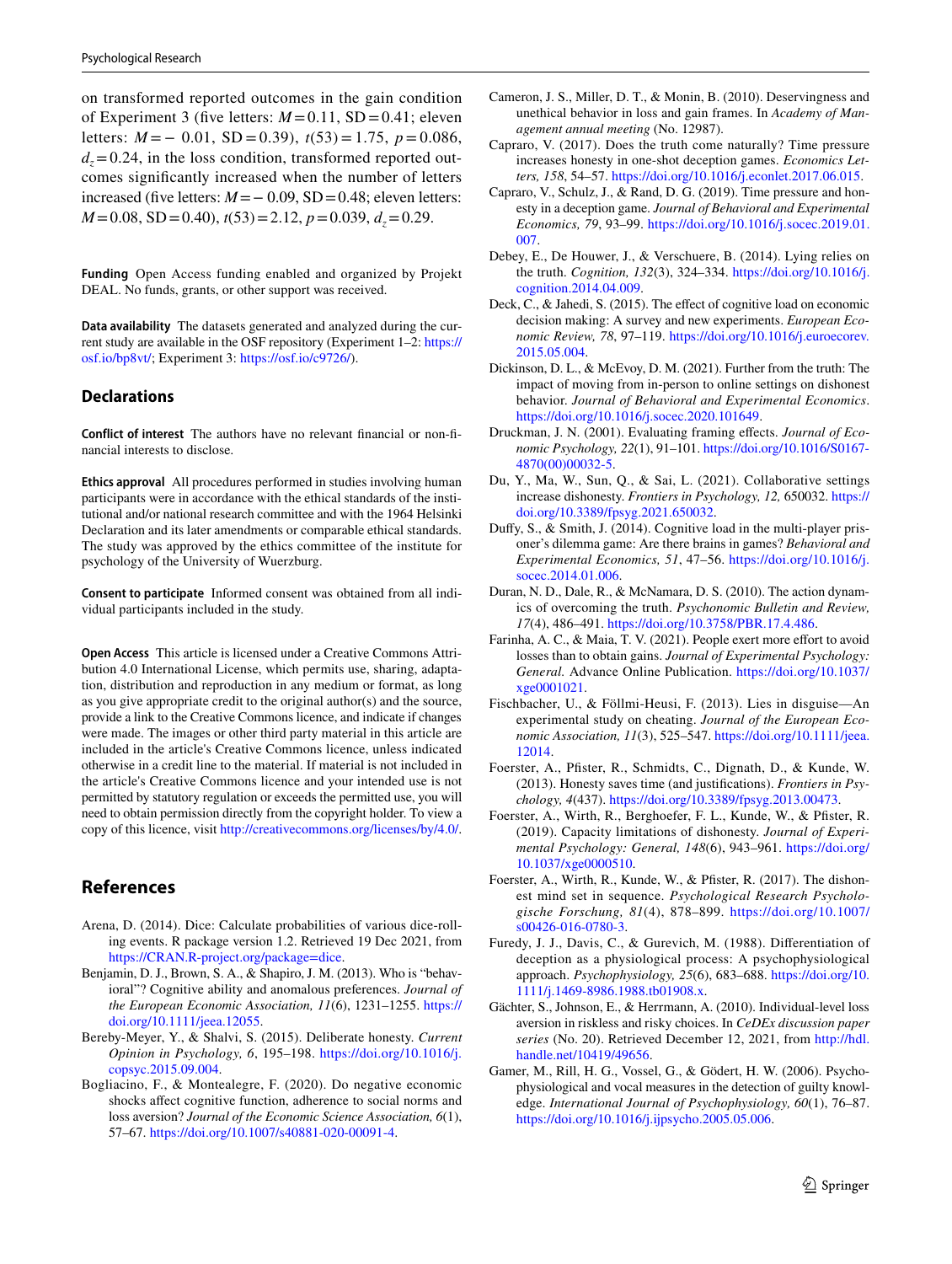- <span id="page-17-16"></span>Garrett, N., Lazzaro, S. C., Ariely, D., & Sharot, T. (2016). The brain adapts to dishonesty. *Nature Neuroscience, 19*(12), 1727–1732. <https://doi.org/10.1038/nn.4426>.
- <span id="page-17-0"></span>Gawronski, B., & Creighton, L. A. (2013). Dual process theories. In D. E. Carlston (Ed.), *The Oxford handbook of social cognition* (pp. 282–312). Oxford University Press. [https://doi.org/10.4324/](https://doi.org/10.4324/9781315467498-2) [9781315467498-2](https://doi.org/10.4324/9781315467498-2).
- <span id="page-17-12"></span>Gilbert, D. T., & Hixon, J. G. (1991). The trouble of thinking: Activation and application of stereotypic beliefs. *Journal of Personality and Social Psychology, 60*(4), 509–517. [https://doi.org/10.1037//](https://doi.org/10.1037//0022-3514.60.4.509) [0022-3514.60.4.509.](https://doi.org/10.1037//0022-3514.60.4.509)
- <span id="page-17-6"></span>Gneezy, U., Kajackaite, A., & Sobel, J. (2018). Lying aversion and the size of the lie. *The American Economic Review*, *108*(2), 419–453. [https://jstor.org/stable/10.2307/26527910.](https://jstor.org/stable/10.2307/26527910)
- <span id="page-17-23"></span>Grolleau, G., Kocher, M. G., & Sutan, A. (2016). Cheating and loss aversion: Do people cheat more to avoid a loss? *Management Science, 62*(12), 3428–3438. [https://doi.org/10.1287/mnsc.2015.](https://doi.org/10.1287/mnsc.2015.2313) [2313](https://doi.org/10.1287/mnsc.2015.2313).
- <span id="page-17-26"></span>Guillemette, M. A., Russel, N. J., & Larsen, J. (2014). Loss aversion under cognitive load. *Journal of Personal Finance, 12*(2), 72–80. <https://doi.org/10.2139/ssrn.2357609>.
- <span id="page-17-28"></span>Harinck, F., Van Dijk, E., Van Beest, I., & Mersmann, P. (2007). When gains loom larger than losses: Reversed loss aversion for small amounts of money. *Psychological Science, 18*(12), 1099–1105. <https://doi.org/10.1111/j.1467-9280.2007.02031.x>.
- <span id="page-17-3"></span>Hilbig, B. E., & Hessler, C. M. (2013). What lies beneath: How the distance between truth and lie drives dishonesty. *Journal of Experimental Social Psychology, 49*(2), 263–266. [https://doi.org/10.](https://doi.org/10.1016/j.jesp.2012.11.010) [1016/j.jesp.2012.11.010](https://doi.org/10.1016/j.jesp.2012.11.010).
- <span id="page-17-21"></span>Kahneman, D., & Tversky, A. (1979). Prospect theory: An analysis of decision under risk. *Econometrica, 47*(2), 263–292.
- <span id="page-17-25"></span>Kern, M. C., & Chugh, D. (2009). Bounded ethicality: The perils of loss framing. *Psychological Science, 20*(3), 378–384. [https://doi.](https://doi.org/10.1111/j.1467-9280.2009.02296.x) [org/10.1111/j.1467-9280.2009.02296.x](https://doi.org/10.1111/j.1467-9280.2009.02296.x).
- <span id="page-17-27"></span>Köbberling, V., & Wakker, P. P. (2005). An index of loss aversion. *Journal of Economic Theory, 122*(1), 119–131. [https://doi.org/](https://doi.org/10.1016/j.jet.2004.03.009) [10.1016/j.jet.2004.03.009.](https://doi.org/10.1016/j.jet.2004.03.009)
- <span id="page-17-8"></span>Köbis, N. C., Verschuere, B., Bereby-Meyer, Y., Rand, D., & Shalvi, S. (2019). Intuitive honesty versus dishonesty: Meta-analytic evidence. *Perspectives on Psychological Science, 14*(5), 778–796. [https://doi.org/10.1177/1745691619851778.](https://doi.org/10.1177/1745691619851778)
- <span id="page-17-20"></span>Kouchaki, M., Smith-Crowe, K., Brief, A. P., & Sousa, C. (2013). Seeing green: Mere exposure to money triggers a business decision frame and unethical outcomes. *Organizational Behavior and Human Decision Processes, 121*(1), 53–61. [https://doi.org/10.](https://doi.org/10.1016/j.obhdp.2012.12.002) [1016/j.obhdp.2012.12.002.](https://doi.org/10.1016/j.obhdp.2012.12.002)
- <span id="page-17-14"></span>Kristal, A. S., Whillans, A. V., Bazerman, M. H., Gino, F., Shu, L. L., Mazar, N., & Ariely, D. (2020). Signing at the beginning versus at the end does not decrease dishonesty. *Proceedings of the National Academy of Sciences, 117*(13), 7103–7107. [https://doi.](https://doi.org/10.1073/pnas.1911695117) [org/10.1073/pnas.1911695117.](https://doi.org/10.1073/pnas.1911695117)
- <span id="page-17-33"></span>Kröll, M., & Rustagi, D. (2016). Shades of dishonesty and cheating in informal milk markets in India. In *SAFE working papers* (No. 134). Retrieved December 7, 2021, from [https://core.ac.uk/displ](https://core.ac.uk/display/43279994) [ay/43279994.](https://core.ac.uk/display/43279994)
- <span id="page-17-9"></span>Lohse, T., Simon, S. A., & Konrad, K. A. (2018). Deception under time pressure: Conscious decision or a problem of awareness? *Journal of Economic Behavior and Organization, 146*, 31–42. [https://doi.](https://doi.org/10.1016/j.jebo.2017.11.026) [org/10.1016/j.jebo.2017.11.026.](https://doi.org/10.1016/j.jebo.2017.11.026)
- <span id="page-17-7"></span>Mazar, N., Amir, O., & Ariely, D. (2008). The dishonesty of honest people: A theory of self-concept maintenance. *Journal of Marketing Research, 45*(6), 633–644. [https://doi.org/10.1509/jmkr.](https://doi.org/10.1509/jmkr.45.6.633) [45.6.633](https://doi.org/10.1509/jmkr.45.6.633).
- <span id="page-17-18"></span>Mitra, A., & Shahriar, Q. (2020). Why is dishonesty difficult to mitigate? The interaction between descriptive norm and monetary

incentive. *Journal of Economic Psychology, 80*, 102292. [https://](https://doi.org/10.1016/j.joep.2020.102292) [doi.org/10.1016/j.joep.2020.102292](https://doi.org/10.1016/j.joep.2020.102292).

- <span id="page-17-24"></span>Norton, M. I., Mochon, D., & Ariely, D. (2012). The IKEA efect: When labor leads to love. *Journal of Consumer Psychology, 22*(3), 453–460.<https://doi.org/10.1016/j.jcps.2011.08.002>.
- <span id="page-17-1"></span>Nuñez, J. M., Casey, B. J., Egner, T., Hare, T., & Hirsch, J. (2005). Intentional false responding shares neural substrates with response conflict and cognitive control. *NeuroImage, 25*(1), 267–277. <https://doi.org/10.1016/j.neuroimage.2004.10.041>.
- <span id="page-17-17"></span>Pfattheicher, S., Schindler, S., & Nockur, L. (2019). On the impact of Honesty-Humility and a cue of being watched on cheating behavior. *Journal of Economic Psychology, 71*, 159–174. [https://doi.](https://doi.org/10.1016/j.joep.2018.06.004) [org/10.1016/j.joep.2018.06.004.](https://doi.org/10.1016/j.joep.2018.06.004)
- <span id="page-17-5"></span>Pfister, R. (2022). Operationalization and generalization in experimental psychology: A plea for bold claims. In D. Gozli & J. Valsiner (Eds.), *Experimental psychology: Ambitions and possiblities* (pp. 1–32). Preprint: <https://doi.org/10.31234/osf.io/k38y5>.
- <span id="page-17-19"></span>Pfister, R., & Janczyk, M. (2013). Confidence intervals for two sample means: Calculation, interpretation, and a few simple rules. *Advances in Cognitive Psychology, 9*(2), 74–80. [https://doi.org/](https://doi.org/10.2478/v10053-008-0133-x) [10.2478/v10053-008-0133-x](https://doi.org/10.2478/v10053-008-0133-x).
- <span id="page-17-34"></span>R Core Team (2020). R: A language and environment for statistical computing. R foundation for statistical computing, Vienna, Austria. Retrieved November 29, 2021, from [https://www.R-project.](https://www.R-project.org) [org](https://www.R-project.org).
- <span id="page-17-4"></span>Schindler, S., & Pfattheicher, S. (2017). The frame of the game: Lossframing increases dishonest behavior. *Journal of Experimental Social Psychology, 69*, 172–177. [https://doi.org/10.1016/j.jesp.](https://doi.org/10.1016/j.jesp.2016.09.009) [2016.09.009](https://doi.org/10.1016/j.jesp.2016.09.009).
- <span id="page-17-31"></span>Serota, K. B., & Levine, T. R. (2015). A few prolifc liars: Variation in the prevalence of lying. *Journal of Language and Social Psychology, 34*(2), 138–157. [https://doi.org/10.1177/0261927X14528804.](https://doi.org/10.1177/0261927X14528804)
- <span id="page-17-32"></span>Serota, K. B., Levine, T. R., & Boster, F. J. (2010). The prevalence of lying in America: Three studies of self-reported lies. *Human Communication Research, 36*(1), 2–25. [https://doi.org/10.1111/j.](https://doi.org/10.1111/j.1468-2958.2009.01366.x) [1468-2958.2009.01366.x.](https://doi.org/10.1111/j.1468-2958.2009.01366.x)
- <span id="page-17-30"></span>Shipstead, Z., & Engle, R. W. (2013). Interference within the focus of attention: Working memory tasks refect more than temporary maintenance. *Journal of Experimental Psychology: Learning, Memory, and Cognition, 39*(1), 277–289. [https://doi.org/10.1037/](https://doi.org/10.1037/a0028467) [a0028467](https://doi.org/10.1037/a0028467).
- <span id="page-17-2"></span>Spence, S. A., Farrow, T. F. D., Herford, A. E., Wilkinson, I. D., Zheng, Y., & Woodruf, P. W. R. (2001). Behavioural and functional anatomical correlates of deception in humans. *NeuroReport, 12*(13), 2849–2853.<https://doi.org/10.1097/00001756-200109170-00019>.
- <span id="page-17-11"></span>Sporer, S. L. (2016). Deception and cognitive load: Expanding our horizon with a working memory model. *Frontiers in Psychology, 7*(420), 1–12. [https://doi.org/10.3389/fpsyg.2016.00420.](https://doi.org/10.3389/fpsyg.2016.00420)
- <span id="page-17-29"></span>Ting, C. (2018). The feedback loop of rule-breaking: Experimental evidence. *The Social Science Journal, 57*(3), 367–380. [https://](https://doi.org/10.1016/j.soscij.2018.11.004) [doi.org/10.1016/j.soscij.2018.11.004](https://doi.org/10.1016/j.soscij.2018.11.004).
- <span id="page-17-22"></span>Tversky, A., & Kahneman, D. (1981). The framing of decisions and the psychology of choice. *Science, 211*(4481), 453–458. [https://](https://doi.org/10.1126/science.7455683) [doi.org/10.1126/science.7455683](https://doi.org/10.1126/science.7455683)
- <span id="page-17-10"></span>Van der Cruyssen, I., D'hondt, J., Meijer, E., & Verschuere, B. (2020). Does honesty require time? Two preregistered direct replications of experiment 2 of Shalvi, Eldar, and Bereby-Meyer (2012). *Psychological Science, 31*(4), 460–467. [https://doi.org/10.1177/](https://doi.org/10.1177/0956797620903716) [0956797620903716.](https://doi.org/10.1177/0956797620903716)
- <span id="page-17-13"></span>Van't Veer, A. E., Stel, M., & van Beest, I. (2014). Limited capacity to lie: Cognitive load interferes with being dishonest. *Judgment and Decision Making, 9*(3), 199–206. [https://doi.org/10.2139/ssrn.](https://doi.org/10.2139/ssrn.2351377) [2351377](https://doi.org/10.2139/ssrn.2351377).
- <span id="page-17-15"></span>Verschuere, B., Meijer, E. H., Jim, A., Hoogesteyn, K., Orthey, R., McCarthy, R. J., et al. (2018). Registered replication report on